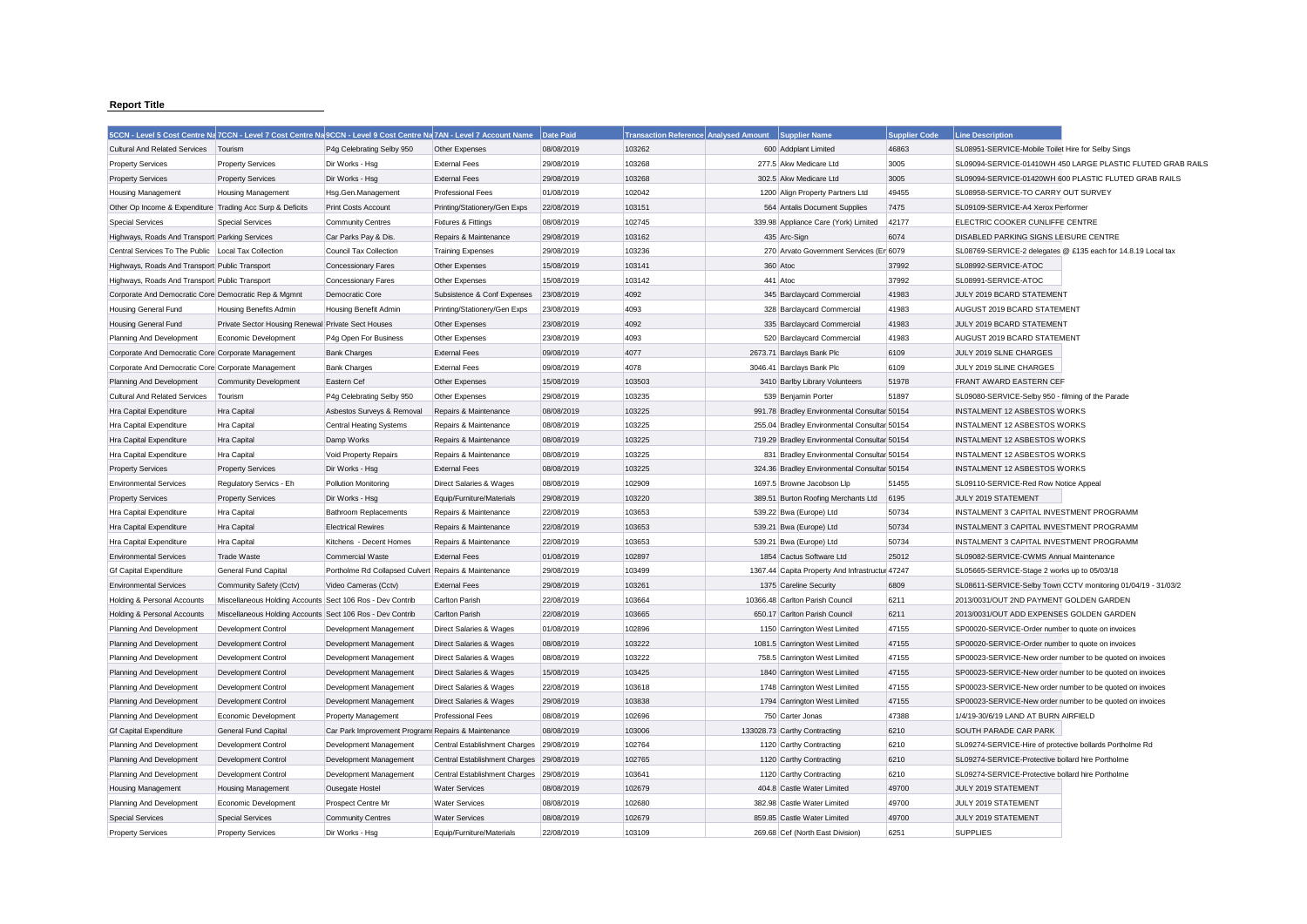|                                                           |                                                            |                                                     | Equip/Furniture/Materials    | 22/08/2019 | 103111 |                | 309.99 Cef (North East Division)              |       | <b>SUPPLIES</b>                                               |                                                               |
|-----------------------------------------------------------|------------------------------------------------------------|-----------------------------------------------------|------------------------------|------------|--------|----------------|-----------------------------------------------|-------|---------------------------------------------------------------|---------------------------------------------------------------|
| <b>Property Services</b>                                  | <b>Property Services</b>                                   | Dir Works - Hsg                                     |                              |            |        |                |                                               | 6251  |                                                               |                                                               |
| <b>Gf Capital Expenditure</b>                             | <b>General Fund Capital</b>                                | Car Park Improvement Program: Repairs & Maintenance |                              | 01/08/2019 | 102912 |                | 2316 Cf Landscape Design                      | 50472 | Micklegate car park improvements                              |                                                               |
| Planning And Development                                  | Economic Development                                       | P4g Open For Business                               | Other Expenses               | 29/08/2019 | 103156 |                | 350 Chronicle Publications Ltd                | 6241  | SL09106-SERVICE-Selby 950 Selby Times feature                 |                                                               |
| Other Op Income & Expenditure Trading Acc Surp & Deficits |                                                            | Data & System                                       | Computing                    |            | 103682 |                | 835.84 Civica Uk Ltd                          | 6255  | SL09238-SERVICE-PARIS Internet pages                          |                                                               |
| Other Op Income & Expenditure Trading Acc Surp & Deficits |                                                            | Data & System                                       | Computing                    |            | 103683 |                | 257.17 Civica Uk Ltd                          | 6255  | SL09238-SERVICE-PARIS .net Framework                          |                                                               |
| Other Op Income & Expenditure Trading Acc Surp & Deficits |                                                            | Data & System                                       | Computing                    |            | 103684 |                | 1543.08 Civica Uk Ltd                         | 6255  | SL09238-SERVICE-PARIS 3D Secure                               |                                                               |
| Non Distributed Costs                                     | <b>Unused Facilities Costs</b>                             | <b>Unused Assets</b>                                | <b>Water Services</b>        | 15/08/2019 | 103427 |                | 294.38 Clear Business                         | 51377 | NATWEST SELBY O/S DEBT                                        |                                                               |
| Planning And Development                                  | Economic Development                                       | P4g Open For Business                               | Other Expenses               | 15/08/2019 | 103269 |                | 926 Commercial Property Monthly               | 21518 |                                                               | SL09159-SERVICE-Place branding ¿ Commercial Property Monthly  |
| Other Op Income & Expenditure Trading Acc Surp & Deficits |                                                            | <b>Civic Centre</b>                                 | Catering                     | 22/08/2019 | 101991 |                | 990 Cooleraid Ltd                             | 28564 | SL08949-SERVICE-YEARLY RENTAL OF WATER COOLERS                |                                                               |
| Other Op Income & Expenditure Trading Acc Surp & Deficits |                                                            | Human Resources                                     | <b>Training Expenses</b>     | 15/08/2019 | 102934 |                | 427.38 Craven District Council                | 23442 | SL08261-SERVICE-Essential Guide for Housing Officers          |                                                               |
| <b>Housing Management</b>                                 | <b>Housing Management</b>                                  | <b>Tenant Participation</b>                         | Other Expenses               | 15/08/2019 | 103491 |                | 302.5 Create Tvt                              | 46848 | SL08934-SERVICE-Open Door and TP report - Print and distribut |                                                               |
| Other Op Income & Expenditure Trading Acc Surp & Deficits |                                                            | Marketing & Comms                                   | Other Expenses               | 01/08/2019 | 102527 |                | 4995 Create Tvt                               | 46848 | SL09019-SERVICE-Citizenlink design and print                  |                                                               |
| Planning And Development                                  | <b>Community Development</b>                               | Southern Cef                                        | Other Expenses               | 08/08/2019 | 103255 |                | 549 Create Tvt                                | 46848 | SL09164-SERVICE-Print and Distribute Flyers - Southern CEF    |                                                               |
| Planning And Development                                  | Economic Development                                       | P4g3 Uci Road World Champs Other Expenses           |                              | 08/08/2019 | 102925 |                | 1070 Create Tvt                               | 46848 | SL09092-SERVICE-UCI - residents and business info leaflet     |                                                               |
| <b>Environmental Services</b>                             | Comm Safety (Crime Reduction) Local Authority Prevent Duty |                                                     | Other Expenses               | 22/08/2019 | 103735 |                | 1000 Crimestoppers                            | 51940 |                                                               | SL09234-SERVICE-Crimestoppers County Lines Campaign - CSP     |
| <b>Environmental Services</b>                             | Recycling                                                  | Recycling                                           | <b>External Fees</b>         | 01/08/2019 | 102976 |                | 6412.89 C S Backhouse Ltd                     | 47543 | SELBY COUNCIL GREEN RD 1-4                                    |                                                               |
| Holding & Personal Accounts                               | Miscellaneous Holding Accounts Employee Cycle Loans        |                                                     | <b>Deductions From Wages</b> | 15/08/2019 | 103252 |                | 583.33 Cyclescheme Ltd                        | 21718 | SL09189-SERVICE-Cycle Scheme Invoice W451565                  |                                                               |
| Holding & Personal Accounts                               | Miscellaneous Holding Accounts Employee Cycle Loans        |                                                     | Deductions From Wages        | 22/08/2019 | 103251 |                | 745.83 Cyclescheme Ltd                        | 21718 | SL09230-SERVICE-Cycle Scheme Invoice W451936 - Bikes          |                                                               |
| <b>Gf Capital Expenditure</b>                             | <b>General Fund Capital</b>                                | <b>End User Devices</b>                             | Computing                    |            | 103428 |                | 17400 Daisy Communications Ltd                | 6325  | SL09022-SERVICE-100 x Samsung A40 Smartphones                 |                                                               |
| Other Op Income & Expenditure Trading Acc Surp & Deficits |                                                            | Central Telephones                                  | Communications               | 29/08/2019 | 103426 |                | 623.43 Daisy Communications Ltd               | 6325  | SL08507-SERVICE-Daisy Main Telephone Contract                 |                                                               |
| Gen Grants & Collection Fund                              | Taxation & Non-Specific Grants Gen Fund Income             |                                                     | Dclg                         | 09/08/2019 | 4076   |                | 124913 Department For Communities &           | 6345  | 19/08/19 NNDR/RSG                                             |                                                               |
| Holding & Personal Accounts                               | Miscellaneous Holding Accounts Nndr Payers Coll Fund (Old) |                                                     | Collection Fund              | 09/08/2019 | 4076   |                | 580353 Department For Communities & 6345      |       | 19/08/19 NNDR/RSG                                             |                                                               |
| Non Distributed Costs                                     | <b>Unused Facilities Costs</b>                             | <b>Barlby Crd</b>                                   | Other Local Authorites       | 22/08/2019 | 103616 |                | 486.32 East Riding Of Yorkshire Council 6383  |       | SUPPLEMENTAL ALLOWANCE & PENSION                              |                                                               |
| <b>Cultural And Related Services</b>                      | Tourism                                                    | P4g Celebrating Selby 950                           | Other Expenses               | 08/08/2019 | 103302 |                | 11197 Edgelands Arts                          | 51569 |                                                               | SL08748-SERVICE-Selby 950 Parade - to manage/deliver inc. mat |
| Hra Capital Expenditure                                   | Hra Capital                                                | Damp Works                                          | Repairs & Maintenance        | 22/08/2019 | 103666 |                | 3075.72 Engie Regeneration Limited            | 43184 | INSTALMENT 5 DAMP WORKS PROGRAMME                             |                                                               |
| <b>Environmental Services</b>                             | Regulatory Servics - Eh                                    | Water Samples                                       | Other Expenses               | 15/08/2019 | 102878 | 931.68 Enitial |                                               | 51633 | SL09151-SERVICE-Water Analysis                                |                                                               |
| <b>Cultural And Related Services</b>                      | Open Spaces                                                | Community Parks & Open Space Repairs & Maintenance  |                              | 29/08/2019 | 103239 |                | 4692.62 Enterprise Managed Services Ltc 6404  |       | AUG 2019 WASTE MANAGEMENT                                     |                                                               |
| <b>Cultural And Related Services</b>                      | Open Spaces                                                | <b>Grass Cutting</b>                                | Repairs & Maintenance        | 29/08/2019 | 103239 |                | 3060.72 Enterprise Managed Services Ltd 6404  |       | AUG 2019 WASTE MANAGEMENT                                     |                                                               |
| <b>Cultural And Related Services</b>                      | Open Spaces                                                | Maintain U.R. Areas                                 | Repairs & Maintenance        | 15/08/2019 | 102881 |                | 298.1 Enterprise Managed Services Ltd 6404    |       | JUNE 2019 ADDITIONALS                                         |                                                               |
| <b>Cultural And Related Services</b>                      | Open Spaces                                                | Selby Park                                          | Repairs & Maintenance        | 29/08/2019 | 103239 |                | 9410.25 Enterprise Managed Services Ltd 6404  |       | AUG 2019 WASTE MANAGEMENT                                     |                                                               |
|                                                           |                                                            |                                                     |                              |            |        |                |                                               |       |                                                               |                                                               |
| <b>Cultural And Related Services</b>                      | Recreation & Sport                                         | Selby Leisure Centre                                | Repairs & Maintenance        | 29/08/2019 | 103239 |                | 800.65 Enterprise Managed Services Ltd 6404   |       | AUG 2019 WASTE MANAGEMENT                                     |                                                               |
| <b>Environmental Services</b>                             | <b>Cemetery Services</b>                                   | Closed Burial Ground                                | Repairs & Maintenance        | 29/08/2019 | 103239 |                | 1206.52 Enterprise Managed Services Ltd 6404  |       | AUG 2019 WASTE MANAGEMENT                                     |                                                               |
| <b>Environmental Services</b>                             | Recycling                                                  | Recycling                                           | <b>External Fees</b>         | 29/08/2019 | 103239 |                | 128012.7 Enterprise Managed Services Ltd 6404 |       | AUG 2019 WASTE MANAGEMENT                                     |                                                               |
| <b>Environmental Services</b>                             | <b>Street Cleansing</b>                                    | <b>Street Cleansing</b>                             | <b>External Fees</b>         | 29/08/2019 | 103239 |                | 49831.71 Enterprise Managed Services Ltd 6404 |       | AUG 2019 WASTE MANAGEMENT                                     |                                                               |
| <b>Environmental Services</b>                             | <b>Trade Waste</b>                                         | <b>Clinical Waste</b>                               | <b>External Fees</b>         | 29/08/2019 | 103239 |                | 4671.25 Enterprise Managed Services Ltc 6404  |       | AUG 2019 WASTE MANAGEMENT                                     |                                                               |
| <b>Environmental Services</b>                             | <b>Trade Waste</b>                                         | <b>Commercial Waste</b>                             | <b>External Fees</b>         | 29/08/2019 | 103239 |                | 27529.1 Enterprise Managed Services Ltd 6404  |       | AUG 2019 WASTE MANAGEMENT                                     |                                                               |
| <b>Environmental Services</b>                             | <b>Waste Collection</b>                                    | Dom.Wheeled Bins/Sac                                | <b>External Fees</b>         | 29/08/2019 | 103239 |                | 23533.64 Enterprise Managed Services Ltc 6404 |       | AUG 2019 WASTE MANAGEMENT                                     |                                                               |
| <b>Environmental Services</b>                             | <b>Waste Collection</b>                                    | Dom.Wheeled Bins/Sac                                | <b>External Fees</b>         | 29/08/2019 | 103240 |                | 2954.7 Enterprise Managed Services Ltd 6404   |       | AUG 2019 SATURDAY DELIVERIES                                  |                                                               |
| <b>Environmental Services</b>                             | <b>Waste Collection</b>                                    | <b>Refuse Collection General</b>                    | Advertising                  | 29/08/2019 | 103239 |                | 1769.21 Enterprise Managed Services Ltd 6404  |       | AUG 2019 WASTE MANAGEMENT                                     |                                                               |
| <b>Environmental Services</b>                             | <b>Waste Collection</b>                                    | <b>Refuse Collection General</b>                    | <b>External Fees</b>         | 15/08/2019 | 102881 |                | 11088.4 Enterprise Managed Services Ltd 6404  |       | JUNE 2019 ADDITIONALS                                         |                                                               |
| <b>Environmental Services</b>                             | <b>Waste Collection</b>                                    | Refuse Collection General                           | <b>External Fees</b>         | 29/08/2019 | 103239 |                | 99267.12 Enterprise Managed Services Ltd 6404 |       | AUG 2019 WASTE MANAGEMENT                                     |                                                               |
| <b>Environmental Services</b>                             | <b>Waste Collection</b>                                    | Refuse Collection General                           | <b>External Fees</b>         | 29/08/2019 | 103242 |                | 6699 Enterprise Managed Services Ltd 6404     |       | AUG 19 KERBSIDE & RESIDUAL                                    |                                                               |
| <b>Environmental Services</b>                             | <b>Waste Collection</b>                                    | Refuse Collection General                           | <b>External Fees</b>         | 29/08/2019 | 103243 |                | 14854 Enterprise Managed Services Ltd 6404    |       | AUG 19 GREEN GLASS RECYCLING                                  |                                                               |
| Highways, Roads And Transport Parking Services            |                                                            | Car Parks-Other                                     | Repairs & Maintenance        | 29/08/2019 | 103239 |                | 297.47 Enterprise Managed Services Ltd 6404   |       | AUG 2019 WASTE MANAGEMENT                                     |                                                               |
| <b>Special Services</b>                                   | <b>Special Services</b>                                    | Grassed Areas & Open Spaces Repairs & Maintenance   |                              | 15/08/2019 | 102881 |                | 344.54 Enterprise Managed Services Ltd 6404   |       | JUNE 2019 ADDITIONALS                                         |                                                               |
| Special Services                                          | <b>Special Services</b>                                    | Grassed Areas & Open Spaces Repairs & Maintenance   |                              | 29/08/2019 | 103239 |                | 8061.9 Enterprise Managed Services Ltd 6404   |       | AUG 2019 WASTE MANAGEMENT                                     |                                                               |
| <b>Property Services</b>                                  | <b>Property Services</b>                                   | Dir Works - Hsg                                     | <b>External Fees</b>         | 22/08/2019 | 102950 |                | 591.82 Envirovent Ltd                         | 6406  | 6 MAIN ROAD CAMBLESFORTH                                      |                                                               |
| Planning And Development                                  | <b>Planning Policy</b>                                     | Dev. Policy Serv. (Plan Selby)                      | Printing/Stationery/Gen Exps | 01/08/2019 | 102688 |                | 500 Exacom Systems Ltd                        | 46896 | SL08924-SERVICE-Exacom 2 day S106 workshop                    |                                                               |
| Holding & Personal Accounts                               | Miscellaneous Holding Accounts Sect 106 Ros - Dev Contrib  |                                                     | Fairburn Parish              | 08/08/2019 | 103227 |                | 1772 Fairburn Parish Council                  | 6430  | 2013/0858/FUL 2ND PAY CROSS FARM                              |                                                               |
| Hra Capital Expenditure                                   | Hra Capital                                                | Fire Risk Assessments                               | Repairs & Maintenance        | 08/08/2019 | 103307 |                | 5940 Fire Safety First                        | 51701 | INSTALMENT 1 FIRE RISK ASSESSMENTS                            |                                                               |
| Hra Capital Expenditure                                   | Hra Capital                                                | Fire Risk Assessments                               | Repairs & Maintenance        | 08/08/2019 | 103130 |                | 500 Fire Safety Strategies Llp                | 50611 | FIRE RISK ASSESSMENT OUSEGATE LODGE                           |                                                               |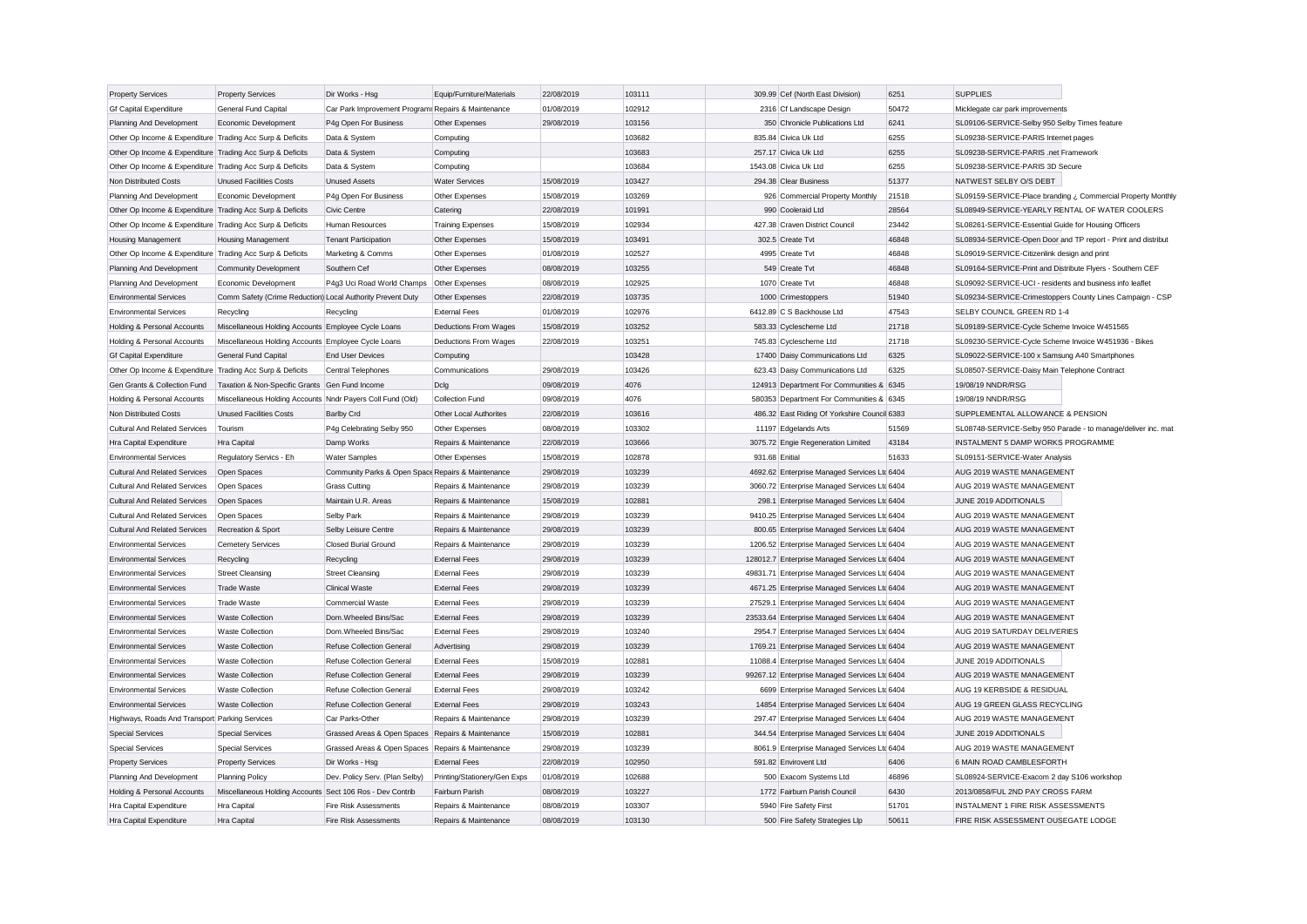| Housing General Fund                                      | <b>Housing Strategy</b>      | P4g3 Stepping Up Hsg Delivery Other Expenses          |                                          |            | 103660 |           | 1866 Geldards                               | 51764 | SL09264-SERVICE-Legal Work Contract - Edgerton Lodge          |                                                               |
|-----------------------------------------------------------|------------------------------|-------------------------------------------------------|------------------------------------------|------------|--------|-----------|---------------------------------------------|-------|---------------------------------------------------------------|---------------------------------------------------------------|
| Housing General Fund                                      | <b>Housing Strategy</b>      | P4g Making Our Assets Work                            | Other Expenses                           | 01/08/2019 | 101590 |           | 4443 Geldards                               | 51764 | SL09107-SERVICE-Prefessional Services for Edgerton Lodge      |                                                               |
| Planning And Development                                  | <b>Building Control</b>      | <b>Street Nameplates</b>                              | Repairs & Maintenance                    | 22/08/2019 | 102968 |           | 343.6 G & G Signs                           | 6473  | SL08972-S0215001-SIGNAGE (NON-HIGHWAY / ROADSIDE)             |                                                               |
| Other Op Income & Expenditure Trading Acc Surp & Deficits |                              | Leadership Team                                       | Subscriptions                            | 22/08/2019 | 103657 |           | 10368 Grant Thornton Uk Llp                 | 51920 |                                                               | SL09133-SERVICE-CFO Insights Licence from July 2019 to June 2 |
| Hra Capital Expenditure                                   | Hra Capital                  | Environmental Improvement Plar Repairs & Maintenance  |                                          | 22/08/2019 | 102921 |           | 17640.77 Groundwork North Yorkshire         | 6506  | SL08288-SERVICE-ST WILFRIDS COURT GROUND WORKS                |                                                               |
| Hra Capital Expenditure                                   | Hra Capital                  | Environmental Improvement Plar Repairs & Maintenance  |                                          | 22/08/2019 | 102962 |           | 1000 Groundwork North Yorkshire             | 6506  | SL08145-SERVICE-Stage 2 ¿ Concept Park Improvement            |                                                               |
| Planning And Development                                  | <b>Community Development</b> | Community Engagement Forums Other Expenses            |                                          | 15/08/2019 | 102901 |           | 1000 Groundwork North Yorkshire             | 6506  | SL09154-SERVICE-CEF Support - Quarter 3                       |                                                               |
| Other Op Income & Expenditure Trading Acc Surp & Deficits |                              | Access Selby - Contact Centre Rents                   |                                          | 22/08/2019 | 103635 |           | 15628 Gvfm Limited                          | 27552 | 29/9/19-4/12/19 RENT & SERVICE CHARGE                         |                                                               |
| Planning And Development                                  | Development Control          | Development Management                                | <b>Professional Fees</b>                 | 01/08/2019 | 102872 |           | 1547 Harrogate Borough Council              | 6523  | SL09090-SERVICE-Provision of Conservation service - order to  |                                                               |
| Planning And Development                                  | Development Control          | Development Management                                | <b>Professional Fees</b>                 | 22/08/2019 | 102692 |           | 2040 Harrogate Borough Council              | 6523  | SL08974-SERVICE-Provision of Conservation Services - Order to |                                                               |
| Planning And Development                                  | Development Control          | Development Management                                | <b>Professional Fees</b>                 |            | 103658 |           | 2175 Harrogate Borough Council              | 6523  | SL09227-SERVICE-Conservation service to SDC for July 2019 -   |                                                               |
| <b>Cultural And Related Services</b>                      | Tourism                      | P4q Celebrating Selby 950                             | Other Expenses                           | 15/08/2019 | 103490 |           | 6000 Hazel Colguhoun                        | 50185 | SL08749-SERVICE-Selby950 Co-ordination inc sub-contracted art |                                                               |
| <b>Environmental Services</b>                             | Regulatory Servics - Eh      | <b>Public Conveniences</b>                            | <b>External Fees</b>                     | 29/08/2019 | 103273 |           | 4049.62 Healthmatic Ltd                     | 6545  | SL08264-SERVICE-Maintenance and cleaning of public toilets 1  |                                                               |
| Holding & Personal Accounts                               | Control Accounts             | <b>Creditors Control</b>                              | Tax Deduct On Contract Paymer 08/08/2019 |            | 103224 |           | 1537 Hm Revenue & Customs                   | 6590  | AUGUST 2019 CIS DEDUCTIONS                                    |                                                               |
| <b>Environmental Services</b>                             | Regulatory Servics - Eh      | Licences-Other                                        | <b>External Fees</b>                     | 08/08/2019 | 102234 |           | 326 Holmefield Veterinary Centre            | 6598  | SL09168-SERVICE-Vet Fees Dog Breeding - Thistle               |                                                               |
| <b>Property Services</b>                                  | <b>Property Services</b>     | Dir Works - Hsg                                       | <b>External Fees</b>                     | 08/08/2019 | 102929 |           | 1155 Home Maintenance                       | 47112 | 45a BYRON PARK ROAD                                           |                                                               |
| <b>Property Services</b>                                  | <b>Property Services</b>     | Dir Works - Hsg                                       | <b>External Fees</b>                     | 08/08/2019 | 102952 |           | 345 Home Maintenance                        | 47112 | 7 NORTH DRIVE                                                 |                                                               |
| Hra Capital Expenditure                                   | Hra Capital                  | <b>Central Heating Systems</b>                        | Repairs & Maintenance                    | 15/08/2019 | 102904 |           | 721.9 Home Utility Group Limited            | 47533 | 6 THE CLOSE TOWTON TADCASTER LS24 9PD                         |                                                               |
| Hra Capital Expenditure                                   | Hra Capital                  | <b>Central Heating Systems</b>                        | Repairs & Maintenance                    | 22/08/2019 | 102974 |           | 10025.02 Home Utility Group Limited         | 47533 | 15 MOUNT PLEASANT                                             |                                                               |
| Hra Capital Expenditure                                   | <b>Hra Capital</b>           | <b>Central Heating Systems</b>                        | Repairs & Maintenance                    |            | 103687 |           | 721.9 Home Utility Group Limited            | 47533 | 6 LABURNUM GROVE STILLINGFLEET YO19 6SL                       |                                                               |
| Hra Capital Expenditure                                   | Hra Capital                  | <b>Central Heating Systems</b>                        | Repairs & Maintenance                    |            | 103688 |           | 721.9 Home Utility Group Limited            | 47533 | 9 BISHOPDYKE ROAD CAWOOD YO8 3ST                              |                                                               |
| Hra Capital Expenditure                                   | Hra Capital                  | Sheltered Homes Adaption                              | Repairs & Maintenance                    | 29/08/2019 | 103197 |           | 2557.19 Home Utility Group Limited          | 47533 | Personal Information                                          |                                                               |
| Hra Capital Expenditure                                   | Hra Capital                  | Sheltered Homes Adaption                              | Repairs & Maintenance                    | 29/08/2019 | 103198 |           | 2330 Home Utility Group Limited             | 47533 | Personal Information                                          |                                                               |
| Hra Capital Expenditure                                   | Hra Capital                  | Sheltered Homes Adaption                              | Repairs & Maintenance                    |            | 103631 |           | 2349 Home Utility Group Limited             | 47533 | Personal Information                                          |                                                               |
| Hra Capital Expenditure                                   | Hra Capital                  | Sheltered Homes Adaption                              | Repairs & Maintenance                    |            | 103632 |           | 1949 Home Utility Group Limited             | 47533 | Personal Information                                          |                                                               |
| <b>Cultural And Related Services</b>                      | Tourism                      | P4g Celebrating Selby 950                             | Other Expenses                           | 08/08/2019 | 103263 |           | 3163.17 Hpss Ltd                            | 51785 |                                                               | SL08921-SERVICE-Selby 950 Event: Stage & PA Hire for Selby Si |
| Other Op Income & Expenditure Trading Acc Surp & Deficits |                              | Data & System                                         | Computing                                | 29/08/2019 | 103230 |           | 664.74 Idox Software Ltd                    | 6622  | SL09100-SERVICE-MapLoader Maintenance                         |                                                               |
| Other Op Income & Expenditure Trading Acc Surp & Deficits |                              | Data & System                                         | Computing                                | 29/08/2019 | 103231 |           | 7122.96 Idox Software Ltd                   | 6622  | SL09100-SERVICE-Exacom Annual Maintenance                     |                                                               |
| Other Op Income & Expenditure Trading Acc Surp & Deficits |                              | Access Selby - Contact Centre                         | <b>External Fees</b>                     |            | 103496 |           | 410.68 Initial Washroom Solutions           | 6631  | nappy unit service                                            |                                                               |
| <b>Housing Management</b>                                 | <b>Housing Management</b>    | <b>Ousegate Hostel</b>                                | Repairs & Maintenance                    | 08/08/2019 | 102037 |           | 659 It Electrical (Yorkshire) Ltd           | 6652  | JUNE 2019 STATEMENT                                           |                                                               |
| Hra Capital Expenditure                                   | Hra Capital                  | <b>Electrical Rewires</b>                             | Repairs & Maintenance                    | 08/08/2019 | 102037 |           | 17689.39 It Electrical (Yorkshire) Ltd      | 6652  | JUNE 2019 STATEMENT                                           |                                                               |
| <b>Property Services</b>                                  | <b>Property Services</b>     | Dir Works - Hsg                                       | <b>External Fees</b>                     | 08/08/2019 | 102037 |           | 3909.4 It Electrical (Yorkshire) Ltd        | 6652  | JUNE 2019 STATEMENT                                           |                                                               |
| Other Op Income & Expenditure Trading Acc Surp & Deficits |                              | Housing Support & Enforcement Direct Salaries & Wages |                                          | 01/08/2019 | 102978 |           | 1125.51 James Andrews Recruitment Sol 41252 |       | Personal Information                                          |                                                               |
| Other Op Income & Expenditure Trading Acc Surp & Deficits |                              | Housing Support & Enforcement Direct Salaries & Wages |                                          | 08/08/2019 | 103257 |           | 1131.36 James Andrews Recruitment Sol 41252 |       | Personal Information                                          |                                                               |
| Other Op Income & Expenditure Trading Acc Surp & Deficits |                              | Housing Support & Enforcement Direct Salaries & Wages |                                          | 22/08/2019 | 103519 |           | 920.37 James Andrews Recruitment Sol 41252  |       | Personal Information                                          |                                                               |
| Other Op Income & Expenditure Trading Acc Surp & Deficits |                              | Housing Support & Enforcement Direct Salaries & Wages |                                          | 22/08/2019 | 103716 |           | 910.95 James Andrews Recruitment Sol 41252  |       | Personal Information                                          |                                                               |
| Housing Management                                        | <b>Housing Management</b>    | Estate Man, Costs                                     | Other Expenses                           | 01/08/2019 | 102489 |           | 650 J&D Decorating And Property M: 36796    |       | SL09013-SERVICE-Garden Clearance 19a East Acres Byram.        |                                                               |
| <b>Housing Management</b>                                 | <b>Housing Management</b>    | Estate Man. Costs                                     | Other Expenses                           | 15/08/2019 | 103284 |           | 650 J&D Decorating And Property M: 36796    |       | SL09126-SERVICE-10a and 10b Byram Park Road - clearance       |                                                               |
| <b>Property Services</b>                                  | <b>Property Services</b>     | Dir Works - Hsg                                       | Other Expenses                           | 08/08/2019 | 102941 |           | 600 J&D Decorating And Property M: 36796    |       | <b>15 MOUNT PLEASANT</b>                                      |                                                               |
| <b>Property Services</b>                                  | <b>Property Services</b>     | Dir Works - Hsg                                       | Other Expenses                           | 08/08/2019 | 102942 |           | 800 J&D Decorating And Property M: 36796    |       | 45A BYRAM PARK ROAD                                           |                                                               |
| <b>Property Services</b>                                  | <b>Property Services</b>     | Dir Works - Hsg                                       | Other Expenses                           | 08/08/2019 | 102944 |           | 600 J&D Decorating And Property M: 36796    |       | 45B BYRAM PARK ROAD                                           |                                                               |
| <b>Property Services</b>                                  | <b>Property Services</b>     | Dir Works - Hsg                                       | Other Expenses                           | 08/08/2019 | 102945 |           | 1200 J&D Decorating And Property M: 36796   |       | 3 KELCBAR CLOSE                                               |                                                               |
| <b>Property Services</b>                                  | <b>Property Services</b>     | Dir Works - Hsg                                       | Other Expenses                           | 08/08/2019 | 102946 |           | 740 J&D Decorating And Property M: 36796    |       | 7 NORTH DRIVE                                                 |                                                               |
| <b>Property Services</b>                                  | <b>Property Services</b>     | Dir Works - Hsg                                       | <b>External Fees</b>                     | 22/08/2019 | 103640 |           | 6434.26 Jewson Ltd                          | 6662  | JULY 2019 STATEMENT                                           |                                                               |
| Hra Capital Expenditure                                   | Hra Capital                  | Kitchens - Decent Homes                               | Repairs & Maintenance                    | 15/08/2019 | 102742 |           | 480 Kml Flooring Limited                    | 6704  | 60 JOHNSON STREET SELBY                                       |                                                               |
| <b>Cultural And Related Services</b>                      | Tourism                      | P4g3 Tourism & Culture                                | Other Expenses                           | 29/08/2019 | 103493 |           | 2500 Lazenby Brown                          | 51636 | SL09197-SERVICE-Creation, Design & Production of Selby Distri |                                                               |
| Housing Management                                        | Housing Management           | <b>Housing Management</b>                             | <b>Legal Fees</b>                        | 09/08/2019 | 4079   |           | 1663 Liberata Uk Ltd                        | 36656 | JULY 2019 PCOL CLAIMS                                         |                                                               |
| Other Op Income & Expenditure Trading Acc Surp & Deficits |                              | <b>Policy Strategy</b>                                | Subscriptions                            |            | 102299 |           | 2300 Local Government Information U 45197   |       | SL09088-SERVICE-2019 LGiU affiliation free from April 2019 to |                                                               |
| Other Op Income & Expenditure Trading Acc Surp & Deficits |                              | Data & System                                         | Direct Salaries & Wages                  | 15/08/2019 | 102729 | 4710 M 3  |                                             | 49965 |                                                               | SL09065-SERVICE-M3Central Diagnostics and Reporting Annual Su |
| Other Op Income & Expenditure Trading Acc Surp & Deficits |                              | Data & System                                         | Direct Salaries & Wages                  | 15/08/2019 | 102729 | 8485 M 3  |                                             | 49965 |                                                               | SL09065-SERVICE-M3Central Diagnostics and Reporting Setup Fee |
| Other Op Income & Expenditure Trading Acc Surp & Deficits |                              | Data & System                                         | Direct Salaries & Wages                  | 15/08/2019 | 102729 | $515$ M 3 |                                             | 49965 | SL09065-SERVICE-Switch on Modules with SMVs in M3Central      |                                                               |
|                                                           |                              |                                                       |                                          |            |        |           |                                             |       |                                                               |                                                               |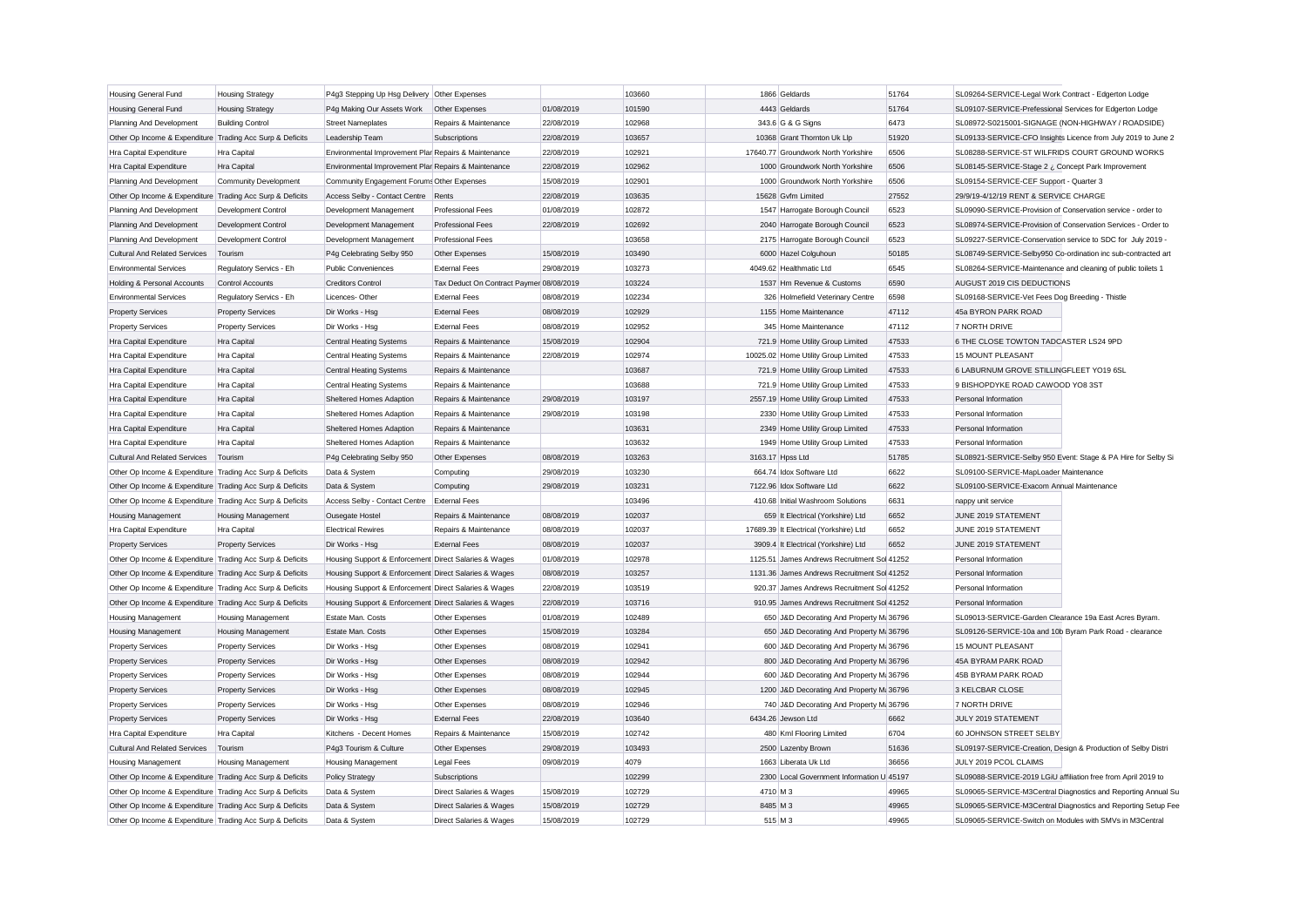| Planning And Development                          | Development Control                                           | Development Management                                                       | Direct Salaries & Wages      | 01/08/2019 | 102760 | 1089 Macdonald & Company Freelanc 47534      |       | SP00022-SERVICE-Order number to be quoted on invoices  |                                                               |
|---------------------------------------------------|---------------------------------------------------------------|------------------------------------------------------------------------------|------------------------------|------------|--------|----------------------------------------------|-------|--------------------------------------------------------|---------------------------------------------------------------|
| Planning And Development                          | Development Control                                           | Development Management                                                       | Direct Salaries & Wages      | 01/08/2019 | 103011 | 3546 Macdonald & Company Freeland 47534      |       | SP00022-SERVICE-Order number to be quoted on invoices  |                                                               |
| Planning And Development                          | Development Control                                           | Development Management                                                       | Direct Salaries & Wages      | 08/08/2019 | 103301 | 1129.5 Macdonald & Company Freelanc 47534    |       | SP00022-SERVICE-Order number to be quoted on invoices  |                                                               |
| Planning And Development                          | Development Control                                           | Development Management                                                       | Direct Salaries & Wages      | 22/08/2019 | 103613 | 1839.04 Macdonald & Company Freeland 47534   |       | SP00024-SERVICE-Order no. to be quoted on invoices     |                                                               |
| Planning And Development                          | Development Control                                           | Development Management                                                       | Direct Salaries & Wages      | 22/08/2019 | 103737 | 3451.5 Macdonald & Company Freelanc 47534    |       | SP00022-SERVICE-Order number to be quoted on invoices  |                                                               |
| Planning And Development                          | Development Control                                           | Development Management                                                       | Direct Salaries & Wages      | 29/08/2019 | 103740 | 905.67 Macdonald & Company Freeland 47534    |       | SP00024-SERVICE-Order no. to be quoted on invoices     |                                                               |
| <b>Housing General Fund</b>                       | Homelessness                                                  | <b>Homeless Persons</b>                                                      | Direct Salaries & Wages      | 08/08/2019 | 103129 | 893.48 Matrix Scm Limited                    | 48241 | SL08558-SERVICE-Agency Placement                       |                                                               |
| <b>Housing General Fund</b>                       | <b>Housing Strategy</b>                                       | P4g Empty Homes                                                              | Direct Salaries & Wages      | 15/08/2019 | 103418 | 904.4 Matrix Scm Limited                     | 48241 | SL09147-SERVICE-Agency Staffing                        |                                                               |
| Hra Capital Expenditure                           | <b>Hra Capital</b>                                            | Void Property Repairs                                                        | Direct Salaries & Wages      | 08/08/2019 | 103129 | 548.8 Matrix Scm Limited                     | 48241 | SL09097-SERVICE-Agency Staffing                        |                                                               |
| Hra Capital Expenditure                           | Hra Capital                                                   | Void Property Repairs                                                        | Direct Salaries & Wages      | 08/08/2019 | 103129 | 620.86 Matrix Scm Limited                    | 48241 | SL09103-SERVICE-Agency Staffing                        |                                                               |
| Hra Capital Expenditure                           | Hra Capital                                                   | Void Property Repairs                                                        | Direct Salaries & Wages      | 15/08/2019 | 103418 | 634.55 Matrix Scm Limited                    | 48241 | SL09097-SERVICE-Agency Staffing                        |                                                               |
| Hra Capital Expenditure                           | Hra Capital                                                   | Void Property Repairs                                                        | Direct Salaries & Wages      | 15/08/2019 | 103418 | 620.86 Matrix Scm Limited                    | 48241 | SL09103-SERVICE-Agency Staffing                        |                                                               |
| Planning And Development                          | Economic Development                                          | Hsg Development & Regeneratic Direct Salaries & Wages                        |                              | 08/08/2019 | 103129 | 1265.1 Matrix Scm Limited                    | 48241 | SL08556-SERVICE-Agency Placement                       |                                                               |
| Planning And Development                          | Economic Development                                          | Hsg Development & Regeneratic Direct Salaries & Wages                        |                              | 15/08/2019 | 103418 | 2070.72 Matrix Scm Limited                   | 48241 | SL09145-SERVICE-Agency Staffing                        |                                                               |
| Hra Capital Expenditure                           | <b>Hra Capital</b>                                            | Asbestos Surveys & Removal                                                   | Repairs & Maintenance        | 22/08/2019 | 103655 | 11574.3 Mcp Environmental                    | 50124 | INSTALMENT 11 ASBESTOS REMOVAL WORKS                   |                                                               |
| Hra Capital Expenditure                           | Hra Capital                                                   | Asbestos Surveys & Removal                                                   | Repairs & Maintenance        | 29/08/2019 | 103861 | 1722.21 Mcp Environmental                    | 50124 | INSTALMENT 8A ASBESTOS REMOVAL WORKS                   |                                                               |
| Hra Capital Expenditure                           | Hra Capital                                                   | Void Property Repairs                                                        | Repairs & Maintenance        | 22/08/2019 | 103655 | 8415.01 Mcp Environmental                    | 50124 | INSTALMENT 11 ASBESTOS REMOVAL WORKS                   |                                                               |
| Hra Capital Expenditure                           | Hra Capital                                                   | Void Property Repairs                                                        | Repairs & Maintenance        | 29/08/2019 | 103861 | 1414.49 Mcp Environmental                    | 50124 | INSTALMENT 8A ASBESTOS REMOVAL WORKS                   |                                                               |
| <b>Property Services</b>                          | <b>Property Services</b>                                      | Dir Works - Hsg                                                              | <b>External Fees</b>         | 22/08/2019 | 103655 | 801.4 Mcp Environmental                      | 50124 | <b>INSTALMENT 11 ASBESTOS REMOVAL WORKS</b>            |                                                               |
| <b>Housing General Fund</b>                       | <b>Housing Strategy</b>                                       | P4g3 Stepping Up Hsg Delivery Other Expenses                                 |                              | 22/08/2019 | 102987 | 950 Met Geoenvironmental Ltd                 | 48923 | SL09085-SERVICE-Oaklands Cres CAT Scan HDP             |                                                               |
| <b>Property Services</b>                          | <b>Property Services</b>                                      | Dir Works - Hsg                                                              | <b>External Fees</b>         | 01/08/2019 | 102426 | 376 Michael Walsh (Plasterers) Ltd           | 7419  | 19 STEINCROFT                                          |                                                               |
| <b>Property Services</b>                          | <b>Property Services</b>                                      | Dir Works - Hsg                                                              | <b>External Fees</b>         | 08/08/2019 | 102677 | 359 Michael Walsh (Plasterers) Ltd           | 7419  | <b>CHARLES STREET</b>                                  |                                                               |
| <b>Property Services</b>                          | <b>Property Services</b>                                      | Dir Works - Hsg                                                              | <b>External Fees</b>         | 08/08/2019 | 102678 | 497 Michael Walsh (Plasterers) Ltd           | 7419  | 19 STEINCROFT ROAD                                     |                                                               |
| <b>Property Services</b>                          | <b>Property Services</b>                                      | Dir Works - Hsg                                                              | <b>External Fees</b>         | 15/08/2019 | 102875 | 2062.5 Michael Walsh (Plasterers) Ltd        | 7419  | 125 FLAXLEY ROAD SELBY                                 |                                                               |
| <b>Property Services</b>                          | <b>Property Services</b>                                      | Dir Works - Hsg                                                              | <b>External Fees</b>         | 15/08/2019 | 102876 | 460 Michael Walsh (Plasterers) Ltd           | 7419  | 5 WESTFIELD COURT                                      |                                                               |
| <b>Property Services</b>                          | <b>Property Services</b>                                      | Dir Works - Hsg                                                              | <b>External Fees</b>         |            | 103621 | 597.5 Michael Walsh (Plasterers) Ltd         | 7419  | 4 DEEPING WAY                                          |                                                               |
| <b>Property Services</b>                          | <b>Property Services</b>                                      | Dir Works - Hsg                                                              | <b>External Fees</b>         |            | 103622 | 767 Michael Walsh (Plasterers) Ltd           | 7419  | 15 MOUNT PLEASANT                                      |                                                               |
| <b>Property Services</b>                          | <b>Property Services</b>                                      | Dir Works - Hsg                                                              | <b>External Fees</b>         |            | 103623 | 328.5 Michael Walsh (Plasterers) Ltd 7419    |       | 9 CHURCH CLOSE                                         |                                                               |
| <b>Property Services</b>                          | <b>Property Services</b>                                      | Dir Works - Hsg                                                              | <b>External Fees</b>         |            | 103625 | 380.5 Michael Walsh (Plasterers) Ltd         | 7419  | 21 KENT ROAD                                           |                                                               |
| <b>Property Services</b>                          | <b>Property Services</b>                                      | Dir Works - Hsg                                                              | <b>External Fees</b>         |            | 103626 | 489 Michael Walsh (Plasterers) Ltd           | 7419  | 10A BYRAM PARK ROAD                                    |                                                               |
| <b>Property Services</b>                          | <b>Property Services</b>                                      | Dir Works - Hsg                                                              | <b>External Fees</b>         | 22/08/2019 | 103303 | 2566.12 Mkm Building Supplies Ltd            | 21210 | JULY 2019 STATEMENT                                    |                                                               |
| <b>Housing Management</b>                         | <b>Housing Management</b>                                     | Central Heating-Gas                                                          | <b>Professional Fees</b>     | 01/08/2019 | 100188 | 466.56 Morgan Lambert Ltd                    | 6835  | 26/04/19 T/P QUALITY AUDITS                            |                                                               |
| <b>Housing Management</b>                         | <b>Housing Management</b>                                     | Central Heating-Gas                                                          | <b>Professional Fees</b>     | 08/08/2019 | 102676 | 583.2 Morgan Lambert Ltd                     | 6835  | 10/7/19 & 12/7/19 T/PARTY QUALITY AUDITS               |                                                               |
| <b>Housing Management</b>                         | <b>Housing Management</b>                                     | <b>Central Heating-Gas</b>                                                   | <b>Professional Fees</b>     | 22/08/2019 | 102979 | 583.2 Morgan Lambert Ltd                     | 6835  | M DOUGLAS THIRD PARTY AUDITS                           |                                                               |
| Holding & Personal Accounts                       | Miscellaneous Holding Accounts Rent Payers Account            |                                                                              | <b>Rent Refunds</b>          | 15/08/2019 | 103541 | 361.45 Personal Information                  | 30848 | <b>OVERPAID RENT</b>                                   |                                                               |
| <b>Gf Capital Expenditure</b>                     | General Fund Capital                                          | Portholme Rd Collapsed Culvert Repairs & Maintenance                         |                              | 22/08/2019 | 103229 | 28951.71 North Midland Construction          | 50995 |                                                        | SL08457-SERVICE-Replacement of collasped culvert at Portholme |
| <b>Gf Capital Expenditure</b>                     | General Fund Capital                                          | Portholme Rd Collapsed Culvert Repairs & Maintenance                         |                              |            | 103835 | 64799.91 North Midland Construction          | 50995 |                                                        | SL08457-SERVICE-Replacement of collasped culvert at Portholme |
| <b>Gf Capital Expenditure</b>                     | General Fund Capital                                          | Portholme Rd Collapsed Culvert Repairs & Maintenance                         |                              |            | 103836 | 100677.22 North Midland Construction         | 50995 |                                                        | SL08457-SERVICE-Replacement of collasped culvert at Portholme |
| Central Services To The Public                    | Elections                                                     | <b>District Election</b>                                                     | Other Expenses               | 22/08/2019 | 103123 | 1425 North Yorkshire County Council 6902     |       | SL09138-SERVICE-Payroll Services for 2/5/19 Election   |                                                               |
| Central Services To The Public                    | Elections                                                     | <b>District Election</b>                                                     | Printing/Stationery/Gen Exps | 22/08/2019 | 103123 | 1425 North Yorkshire County Council 6902     |       | SL09139-SERVICE-Pavroll Services for 23/5/19 Elections |                                                               |
| Central Services To The Public Emergency Planning |                                                               | <b>Emergency Planning</b>                                                    | Partnership Arrangements     | 29/08/2019 | 103153 | 1472.88 North Yorkshire County Council 6902  |       | SL08945-SERVICE-Service Agreement Charge               |                                                               |
| Central Services To The Public Emergency Planning |                                                               | <b>Emergency Planning</b>                                                    | Partnership Arrangements     | 29/08/2019 | 103154 | 14319.78 North Yorkshire County Council 6902 |       | SL08945-SERVICE-Partnership Agreement                  |                                                               |
| Central Services To The Public Local Land Charges |                                                               | <b>Land Charges</b>                                                          | <b>External Fees</b>         |            | 103711 | 1746.1 North Yorkshire County Council 6902   |       | SL09007-SERVICE-Land Charges Search Fees June 2019     |                                                               |
| <b>Environmental Services</b>                     | <b>Trade Waste</b>                                            | Commercial Waste                                                             | <b>External Fees</b>         | 15/08/2019 | 102701 | 13455.37 North Yorkshire County Council 6902 |       | SL08762-S1013029-BULK WASTE DISPOSAL NYCC              |                                                               |
| <b>Environmental Services</b>                     | Trade Waste                                                   | Commercial Waste                                                             | <b>External Fees</b>         | 22/08/2019 | 102899 | 18362.75 North Yorkshire County Council 6902 |       | SL09015-S1013029-BULK WASTE DISPOSAL NYCC              |                                                               |
| <b>Environmental Services</b>                     | Trade Waste                                                   | Commercial Waste                                                             | <b>External Fees</b>         |            | 103867 | 13834.29 North Yorkshire County Council 6902 |       | SL09219-S1013029-BULK WASTE DISPOSAL NYCC              |                                                               |
| Gen Grants & Collection Fund                      | Taxation & Non-Specific Grants Gen Fund Income                |                                                                              | Dclg                         | 15/08/2019 | 103420 | 439971 North Yorkshire County Council 32208  |       | 19/08/19 RETAINED BUSINESS RATES                       |                                                               |
| Holding & Personal Accounts                       | Miscellaneous Holding Accounts C. Tax Payers Coll Fund Acc    |                                                                              | Nycc Precept                 | 29/08/2019 | 103833 | 3742192 North Yorkshire County Council 32208 |       | 02/09/19 PRECEPT INSTALMENT                            |                                                               |
| Holding & Personal Accounts                       | Miscellaneous Holding Accounts Nndr Payers Coll Fund (Old)    |                                                                              | <b>Collection Fund</b>       | 15/08/2019 | 103420 | 495327 North Yorkshire County Council 32208  |       | 19/08/19 RETAINED BUSINESS RATES                       |                                                               |
| Holding & Personal Accounts                       |                                                               | Miscellaneous Holding Accounts Sect 106 Educate - Dev Contrib Brayton Parish |                              | 01/08/2019 | 102953 | 74778 North Yorkshire County Council 31845   |       | BRAYTON C OF E PRIMARY SCH E3231                       |                                                               |
| Holding & Personal Accounts                       | Miscellaneous Holding Accounts Sect 106 Public Tran / Traffic |                                                                              | Sherburn In Elmet Parish     | 29/08/2019 | 103894 | 37500 North Yorkshire County Council 6902    |       | 2012/0399/ EIA S106 CONTRIBUTION HOME FA               |                                                               |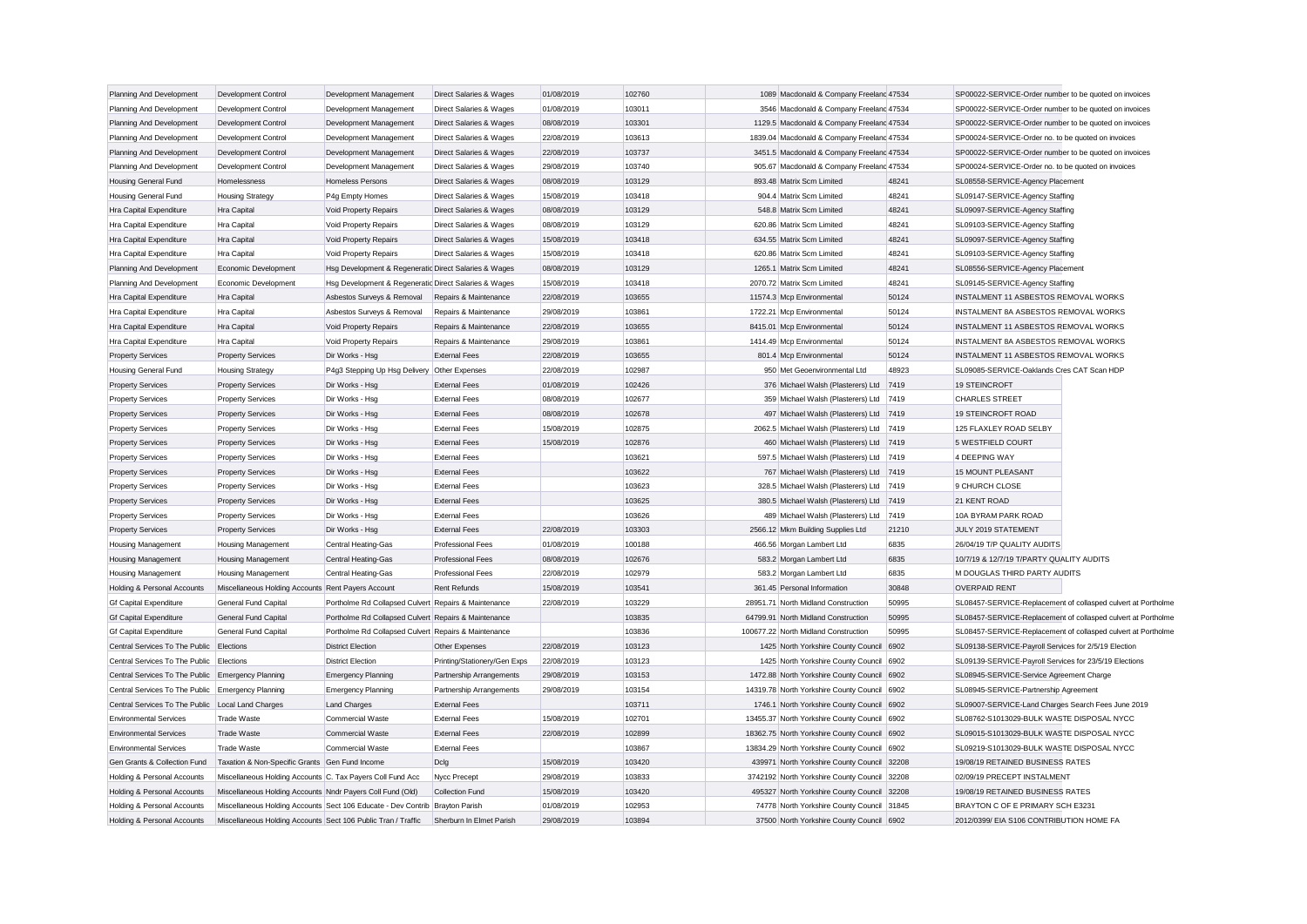| <b>Housing General Fund</b>                               | <b>Supporting People</b>                                   | Warden Lifeline Service                         | Pension Costs                                          | 29/08/2019 | 103275 | 9932.12 North Yorkshire County Council 6902          |       | Q1 19/20 EARLY RETIREMENT RECHARGE                            |
|-----------------------------------------------------------|------------------------------------------------------------|-------------------------------------------------|--------------------------------------------------------|------------|--------|------------------------------------------------------|-------|---------------------------------------------------------------|
| Other Op Income & Expenditure Trading Acc Surp & Deficits |                                                            | <b>Central Telephones</b>                       | Communications                                         | 01/08/2019 | 102702 | 754.23 North Yorkshire County Council 45902          |       | SL04608-SERVICE-NYCC Invoice for Azzuri Telephone Charges - Q |
| Other Op Income & Expenditure Trading Acc Surp & Deficits |                                                            | Human Resources                                 | <b>Training Expenses</b>                               | 08/08/2019 | 103140 | 1935 North Yorkshire County Council 6902             |       | SL08310-SERVICE-Learning Zone - Admin Fee - February to Octob |
| Other Op Income & Expenditure Trading Acc Surp & Deficits |                                                            | Human Resources                                 | <b>Training Expenses</b>                               | 08/08/2019 | 103140 | 393.75 North Yorkshire County Council 6902           |       | SL08310-SERVICE-Learning Zone - New User Fee x 7              |
| Other Op Income & Expenditure Trading Acc Surp & Deficits |                                                            | Leadership Team                                 | Pension Costs                                          | 29/08/2019 | 103275 | 5434.67 North Yorkshire County Council 6902          |       | Q1 19/20 EARLY RETIREMENT RECHARGE                            |
| Other Op Income & Expenditure Trading Acc Surp & Deficits |                                                            | Marketing & Comms                               | Other Expenses                                         | 29/08/2019 | 103264 | 1033.33 North Yorkshire County Council               | 6902  | SL08687-SERVICE-annual report design                          |
| Planning And Development                                  | Development Control                                        | Development Management                          | <b>Professional Fees</b>                               |            | 103609 | 9914.4 North Yorkshire County Council 6902           |       | SL09071-SERVICE - Landscape services for 2019/2               |
| Planning And Development                                  | <b>Development Control</b>                                 | Development Management                          | <b>Professional Fees</b>                               |            | 103830 | 2399.04 North Yorkshire County Council               | 6902  | SL09186-SERVICE- SDC Ecology advice Q1                        |
| Planning And Development                                  | Economic Development                                       | P4g Tour De Yorkshire                           | Equip/Furniture/Materials                              | 15/08/2019 | 102285 | 5417.02 North Yorkshire County Council 32208         |       | SL09076-SERVICE-Supply, install & removal of barriers for TDY |
| Planning And Development                                  | Economic Development                                       | P4g Tour De Yorkshire                           | Equip/Furniture/Materials                              | 15/08/2019 | 102286 | 10000 North Yorkshire County Council 32208           |       | SL09077-SERVICE-Contribution towards speed cushion removal Go |
| Planning And Development                                  | Economic Development                                       | P4g Tour De Yorkshire                           | Other Expenses                                         | 08/08/2019 | 103266 | 260 North Yorkshire County Council                   | 31845 | SL08196-SERVICE-Design & Production of a TdY Community Engage |
| Holding & Personal Accounts                               | Miscellaneous Holding Accounts C. Tax Payers Coll Fund Acc |                                                 | Nyfra Precept                                          | 29/08/2019 | 103832 | 203412 North Yorkshire Fire & Rescue                 | 32207 | 02/09/19 PRECEPT INSTALMENT                                   |
| Holding & Personal Accounts                               | Miscellaneous Holding Accounts Nndr Payers Coll Fund (Old) |                                                 | Collection Fund                                        | 15/08/2019 | 103421 | 23103 North Yorkshire Fire & Rescue                  | 32207 | 19/08/19 RETAINED BUSINESS RATES                              |
| <b>Gf Capital Expenditure</b>                             | General Fund Capital                                       | Police Co-Location Project                      | <b>External Fees</b>                                   | 22/08/2019 | 103159 | 40868.41 North Yorkshire Pcc                         | 32209 | 3RD INSTALMENT CONSTRUCTION WORKS                             |
| Holding & Personal Accounts                               | Miscellaneous Holding Accounts C. Tax Payers Coll Fund Acc |                                                 | Nypa Precept                                           | 29/08/2019 | 103834 | 729995 North Yorkshire Pcc                           | 32209 | 02/09/19 PRECEPT INSTALMENT                                   |
| Hra Capital Expenditure                                   | Hra Capital                                                | <b>External Cyclical Repairs</b>                | Repairs & Maintenance                                  | 08/08/2019 | 103226 | 15177.32 Novus Property Solutions Ltd                | 50184 | <b>INSTALMENT 6 CYCLICAL REPAIRS</b>                          |
| Hra Capital Expenditure                                   | Hra Capital                                                | <b>External Door Replacements</b>               | Repairs & Maintenance                                  | 08/08/2019 | 103226 | 45531.98 Novus Property Solutions Ltd                | 50184 | <b>INSTALMENT 6 CYCLICAL REPAIRS</b>                          |
| Other Op Income & Expenditure Trading Acc Surp & Deficits |                                                            | Access Selby - Contact Centre                   | <b>Energy Costs</b>                                    | 22/08/2019 | 103440 | 933.95 Npower Ltd                                    | 6917  | 8-10 MARKET CROSS 01/07/19-31/07/19                           |
| Planning And Development                                  | Economic Development                                       | Prospect Centre Mr                              | <b>Energy Costs</b>                                    | 22/08/2019 | 103449 | 263.74 Npower Ltd                                    | 6917  | PROSPECT CENTRE 01/07/2019-31/07/2019                         |
| Planning And Development                                  | Economic Development                                       | The Vivars Mr                                   | <b>Energy Costs</b>                                    | 22/08/2019 | 103486 | 274.65 Npower Ltd                                    | 6917  | COMMUNAL VIVARS 01/07/19-31/07/19                             |
| <b>Special Services</b>                                   | <b>Special Services</b>                                    | Communal Lighting                               | <b>Energy Costs</b>                                    | 08/08/2019 | 102577 | 274.46 Npower Ltd                                    | 6917  | CAPACITY MECHANISM FORECAST                                   |
| <b>Special Services</b>                                   | <b>Special Services</b>                                    | <b>Community Centres</b>                        | <b>Energy Costs</b>                                    | 15/08/2019 | 102450 | 415.42 Npower Ltd                                    | 6917  | LANDLORDS SUPPLY WINDMILL RISE TO 6/7/19                      |
| <b>Special Services</b>                                   | <b>Special Services</b>                                    | <b>Community Centres</b>                        | <b>Energy Costs</b>                                    | 22/08/2019 | 103441 | 509.74 Npower Ltd                                    | 6917  | COMMUNAL ST WILFIRDS 01/07/19-31/07/19                        |
| <b>Property Services</b>                                  | <b>Property Services</b>                                   | Dir Works - Hsg                                 | Other Expenses                                         | 29/08/2019 | 103184 | 506.57 Orbis Protect Limited                         | 48585 | 3 KELCBAR CLOSE TADCASTER LS24 9NY                            |
| <b>Property Services</b>                                  | <b>Property Services</b>                                   | Dir Works - Hsg                                 | Other Expenses                                         | 29/08/2019 | 103185 | 879.29 Orbis Protect Limited                         | 48585 | 3 KELCBAR CLOSE TADCASTER LS24 9NY                            |
| <b>Property Services</b>                                  | <b>Property Services</b>                                   | Dir Works - Hsg                                 | Other Expenses                                         | 29/08/2019 | 103186 | 403.57 Orbis Protect Limited                         | 48585 | 21 KENT ROAD SELBY YO8 4YF                                    |
| Other Op Income & Expenditure Trading Acc Surp & Deficits |                                                            | Human Resources                                 | <b>Training Expenses</b>                               | 22/08/2019 | 103093 | 495 Osteopathic Solutions                            | 49132 | SL09136-SERVICE-Manual Handling Training                      |
| Other Op Income & Expenditure Trading Acc Surp & Deficits |                                                            | Human Resources                                 | Other Costs                                            | 15/08/2019 | 103494 | 750 Park Retail T/A Love2shop Busir 50004            |       | SL09203-SERVICE-£10 Love2Shop Voucher                         |
| <b>Property Services</b>                                  | <b>Property Services</b>                                   | Dir Works - Hsg                                 | <b>External Fees</b>                                   | 15/08/2019 | 103191 | 613.26 Paul Harrison                                 | 6531  | 67 WOODLANDS AVENUE TADCASTER                                 |
| <b>Property Services</b>                                  | <b>Property Services</b>                                   | Dir Works - Hsg                                 | <b>External Fees</b>                                   | 15/08/2019 | 103192 | 254.72 Paul Harrison                                 | 6531  | 42 CHARLES STREET SELBY                                       |
| <b>Housing General Fund</b>                               | <b>Housing Strategy</b>                                    | P4g3 Stepping Up Hsg Delivery Other Expenses    |                                                        | 22/08/2019 | 102967 | 1880 Peacock And Smith Ltd                           | 51715 | SL09086-SERVICE-Flood Risk Sequential Testing Phase 2 HDP     |
| <b>Gf Capital Expenditure</b>                             | General Fund Capital                                       | Ict - Capital                                   | Computing                                              | 22/08/2019 | 103008 | 61278.75 Phoenix Software Ltd                        | 6967  | SL09087-SERVICE-Microsoft Enterprise Agreement Year 1 initial |
| <b>Gf Capital Expenditure</b>                             | General Fund Capital                                       | Ict - Capital                                   | Computing                                              | 29/08/2019 | 103228 | 2388.45 Phoenix Software Ltd                         | 6967  | SL08765-SERVICE-Microsoft Licence and Implementation Partner  |
| Holding & Personal Accounts                               | Control Accounts                                           | <b>Creditors Control</b>                        | Tax Deduct On Contract Paymer 22/08/2019               |            | 103734 | 1476 Plumbcore Ltd                                   | 51096 | 1199/1076 CIS REFUND                                          |
| Hra Capital Expenditure                                   | Hra Capital                                                | <b>Empty Homes Programme</b>                    | Repairs & Maintenance                                  | 09/08/2019 | 4080   | 110000 Premier Property Lawyers Ltd                  | 51961 | 68 PETRE AVENUE COMPLETION MONIES                             |
|                                                           |                                                            |                                                 | Other Expenses                                         | 01/08/2019 | 102980 | 425 Preston Baker                                    | 42650 | front linr prevention fund                                    |
| Housing General Fund                                      | Homelessness                                               | Homeless Persons                                |                                                        | 08/08/2019 | 102690 |                                                      | 34513 | <b>HEATING SCHEME 1</b>                                       |
| <b>Property Services</b>                                  | <b>Property Services</b>                                   | Dir Works - Hsg                                 | Equip/Furniture/Materials<br>Equip/Furniture/Materials | 08/08/2019 | 102691 | 7937.91 Pts Plumbing Trade Supplies                  | 34513 | <b>HEATING SCHEME 1</b>                                       |
| <b>Property Services</b>                                  | <b>Property Services</b>                                   | Dir Works - Hsg                                 |                                                        | 29/08/2019 | 103163 | 693.58 Pts Plumbing Trade Supplies<br>776 R A Dalton | 6326  | ROE LANE 17/18 ANNUAL SEWAGE SERVICE                          |
| <b>Special Services</b>                                   | <b>Special Services</b>                                    | <b>Pumping Stations</b>                         | Repairs & Maintenance                                  |            |        |                                                      |       |                                                               |
| <b>Special Services</b>                                   | <b>Special Services</b>                                    | <b>Pumping Stations</b>                         | Repairs & Maintenance                                  | 29/08/2019 | 103165 | 350 R A Dalton                                       | 6326  | HIGH GATE 17/18 ANNUAL SERVICE                                |
| <b>Special Services</b>                                   | <b>Special Services</b>                                    | <b>Pumping Stations</b>                         | Repairs & Maintenance                                  | 29/08/2019 | 103166 | 500 R A Dalton                                       | 6326  | LOW GATE 17/18 ANNUAL SERVICE                                 |
| <b>Special Services</b>                                   | <b>Special Services</b>                                    | <b>Pumping Stations</b>                         | Repairs & Maintenance                                  | 29/08/2019 | 103168 | 350 R A Dalton                                       | 6326  | AIRE VIEW 17/18 ANNUAL SERVICE                                |
| <b>Special Services</b>                                   | <b>Special Services</b>                                    | <b>Pumping Stations</b>                         | Repairs & Maintenance                                  | 29/08/2019 | 103169 | 520 R A Dalton                                       | 6326  | MILL LANE 17/18 ANNUAL SERVICE                                |
| <b>Special Services</b>                                   | <b>Special Services</b>                                    | <b>Pumping Stations</b>                         | Repairs & Maintenance                                  | 29/08/2019 | 103172 | 350 R A Dalton                                       | 6326  | 11 MAIN ROAD 17/18 ANNUAL SERVICE                             |
| <b>Special Services</b>                                   | <b>Special Services</b>                                    | <b>Pumping Stations</b>                         | Repairs & Maintenance                                  | 29/08/2019 | 103173 | 350 R A Dalton                                       | 6326  | 3 MAIN ROAD 17/18 ANNUAL SERVICE                              |
| <b>Special Services</b>                                   | <b>Special Services</b>                                    | <b>Pumping Stations</b>                         | Repairs & Maintenance                                  | 29/08/2019 | 103174 | 350 R A Dalton                                       | 6326  | POND VIEW 17/18 ANNUAL SERVICE                                |
| <b>Special Services</b>                                   | <b>Special Services</b>                                    | <b>Pumping Stations</b>                         | Repairs & Maintenance                                  | 29/08/2019 | 103175 | 350 R A Dalton                                       | 6326  | CAWOOD 17/18 ANNUAL SERVICE                                   |
| Other Op Income & Expenditure Trading Acc Surp & Deficits |                                                            | Ict                                             | Professional Fees                                      | 22/08/2019 | 103136 | 400 Razorblue Ltd                                    | 27684 | SL08488-SERVICE-Managed IT Support 19/20                      |
| <b>Property Services</b>                                  | <b>Property Services</b>                                   | Dir Works - Hsg                                 | <b>External Fees</b>                                   | 15/08/2019 | 102779 | 500 Rdh Scaffolding                                  | 7036  | SUPPLY & ERECT SCAFFOLDING TO PROPERTY                        |
| <b>Property Services</b>                                  | <b>Property Services</b>                                   | Dir Works - Hsg                                 | <b>External Fees</b>                                   | 29/08/2019 | 103323 | 500 Rdh Scaffolding                                  | 7036  | THE CLOISTERS HEMINGBROUGH                                    |
| Cultural And Related Services                             | Open Spaces                                                | Countryside Recreation & Mgmn Professional Fees |                                                        | 29/08/2019 | 103232 | 1661 Rdi Associates Limited                          | 51442 | SL08536-SERVICE-Ecological Assessment and woodland survey at  |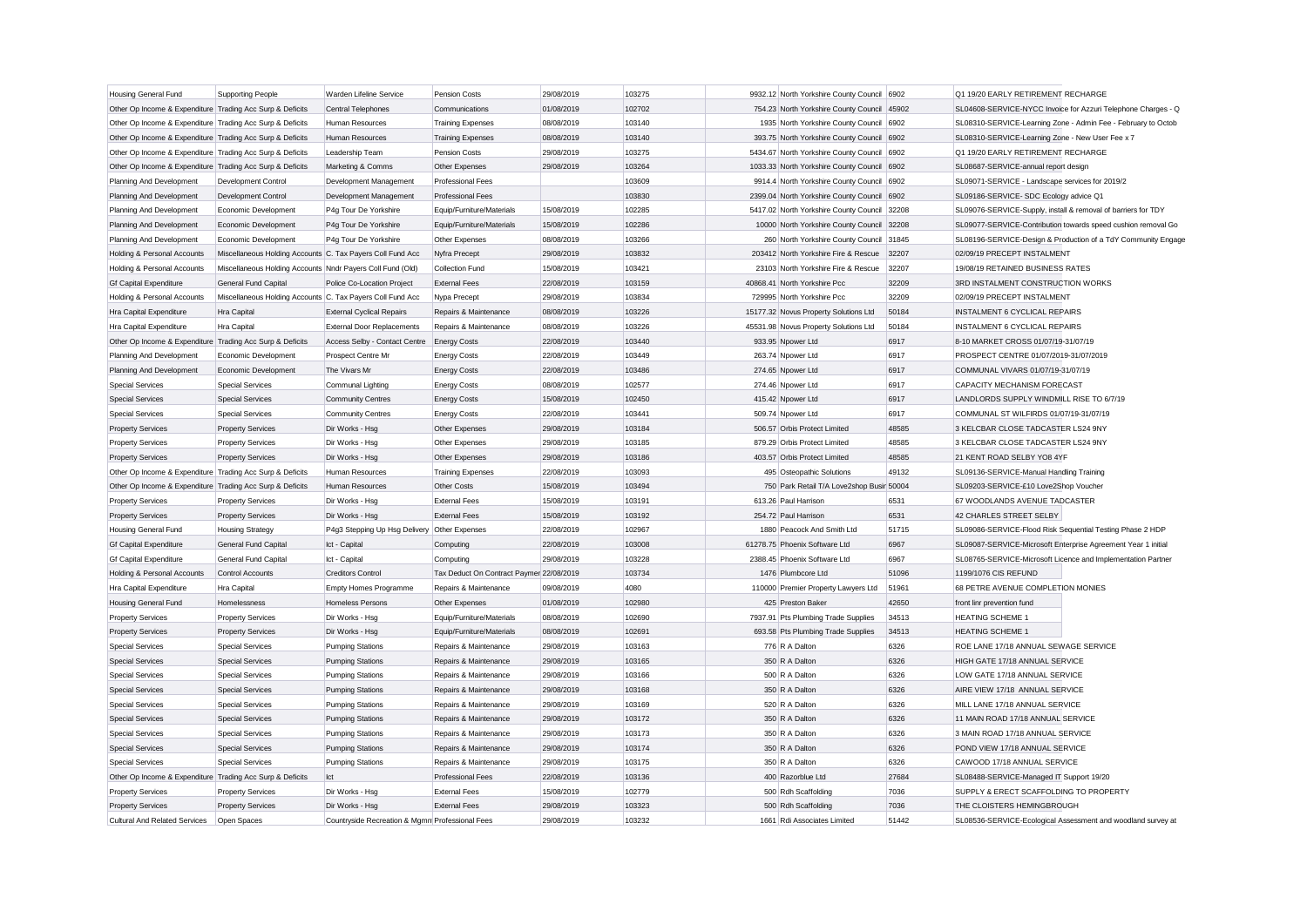| <b>Gf Capital Expenditure</b>                             | General Fund Capital                           | <b>Disabled Facilities Grants</b>            | Soft Loans                | 15/08/2019 | 103507 | 7337 Rdv Contracting Ltd                      | 50039 | Personal Information                                   |                                                               |
|-----------------------------------------------------------|------------------------------------------------|----------------------------------------------|---------------------------|------------|--------|-----------------------------------------------|-------|--------------------------------------------------------|---------------------------------------------------------------|
| <b>Gf Capital Expenditure</b>                             | General Fund Capital                           | Repair Assistance Loans                      | Soft Loans                | 01/08/2019 | 102889 | 6000 Rdv Contracting Ltd                      | 50039 | Personal Information                                   |                                                               |
| Planning And Development                                  | Development Control                            | Development Management                       | Professional Fees         | 08/08/2019 | 102258 | 395 Rosetta Landscape Design                  | 6987  | SL09105-SERVICE-2019/0442/TPO- Advice on tree removal. |                                                               |
| Housing General Fund                                      | Homelessness                                   | Homeless Persons                             | Other Expenses            | 08/08/2019 | 102894 | 644 Round The Corner Ltd                      | 51638 | Personal Information                                   |                                                               |
| <b>Housing General Fund</b>                               | Homelessness                                   | Homeless Persons                             | Other Expenses            | 08/08/2019 | 102895 | 1120 Round The Corner Ltd                     | 51638 | Personal Information                                   |                                                               |
| Central Services To The Public Elections                  |                                                | Register Of Electors                         | Communications            | 29/08/2019 | 103286 | 2398.14 Royal Mail Group Plc                  | 7100  | ELECTIONS RESPONSE SERVICE                             |                                                               |
| Central Services To The Public Elections                  |                                                | Register Of Electors                         | Communications            |            | 103536 | 1218.4 Royal Mail Group Plc                   | 7100  | <b>RESPONSE SERVICE PLUS</b>                           |                                                               |
| Other Op Income & Expenditure Trading Acc Surp & Deficits |                                                | Postage Account                              | Communications            | 29/08/2019 | 103285 | 1028.6 Royal Mail Group Plc                   | 7100  | 1ST CLASS POST SERVICE                                 |                                                               |
| <b>Housing General Fund</b>                               | <b>Supporting People</b>                       | Warden Lifeline Service                      | <b>External Fees</b>      | 15/08/2019 | 102890 | 6666.66 Ryedale District Council              | 7105  | SL08518-SERVICE-Annual charge for Ryecare (LL Service) |                                                               |
| Other Op Income & Expenditure Trading Acc Surp & Deficits |                                                | <b>Housing Tenant Services</b>               | Direct Salaries & Wages   | 08/08/2019 | 102303 | 561.6 Ryedale District Council                | 7105  | SL09111-SERVICE-lone worker 01/07/19- 30/09/19         |                                                               |
| <b>Environmental Services</b>                             | Recycling                                      | Recycling                                    | <b>External Fees</b>      | 22/08/2019 | 102951 | 484.12 Ryedale Organics Ltd                   | 6694  | <b>GREENWASTE</b>                                      |                                                               |
| <b>Environmental Services</b>                             | Recycling                                      | Recycling                                    | <b>External Fees</b>      | 29/08/2019 | 103181 | 589 Ryedale Organics Ltd                      | 6694  | <b>WEEK 31 GREENWASTE</b>                              |                                                               |
| <b>Environmental Services</b>                             | Recycling                                      | Recycling                                    | <b>External Fees</b>      |            | 103446 | 286.9 Ryedale Organics Ltd                    | 6694  | <b>GREENWASTE</b>                                      |                                                               |
| <b>Environmental Services</b>                             | Recycling                                      | Recycling                                    | <b>External Fees</b>      |            | 103663 | 601.16 Ryedale Organics Ltd                   | 6694  | WEEK 33 GREENWASTE                                     |                                                               |
| Housing General Fund                                      | <b>Housing Strategy</b>                        | P4g3 Stepping Up Hsg Delivery Other Expenses |                           |            | 103495 | 550 Saffer Cooper Consultancy Ltd             | 51714 | SL08901-SERVICE-HE Audit - Independant Auditor         |                                                               |
| Central Services To The Public                            | Local Tax Collection                           | Council Tax Collection                       | <b>External Fees</b>      | 09/08/2019 | 4081   | 830.21 Santander                              | 6052  | JULY 2019 COUNCIL TAX PAYMENTS                         |                                                               |
| <b>Housing Management</b>                                 | <b>Housing Management</b>                      | <b>Rent Project</b>                          | <b>External Fees</b>      | 09/08/2019 | 4082   | 551.02 Santander                              | 6052  | JULY 2019 HOUSE & GARAGE RENTS                         |                                                               |
| Gen Grants & Collection Fund                              | Taxation & Non-Specific Grants Gen Fund Income |                                              | Dclg                      | 15/08/2019 | 103419 | 679511 Scarborough Borough Council            | 7122  | 19/08/19 RETAINED BUSINESS RATES                       |                                                               |
| <b>Housing General Fund</b>                               | <b>Housing Strategy</b>                        | P4g Empty Homes                              | Other Expenses            |            | 102198 | 253 Secure Empty Property                     | 50633 | SL09123-SERVICE-1 Alma Terrace - Steel Sheeting again  |                                                               |
| Planning And Development                                  | <b>Community Development</b>                   | Community Engagement Forums Other Expenses   |                           | 29/08/2019 | 103423 | 1333.32 Selby District Avs                    | 7159  | SL09184-SERVICE-CEF Support - July 2019                |                                                               |
| Central Services To The Public Elections                  |                                                | <b>Elections Services</b>                    | Rents                     | 01/08/2019 | 103014 | 3000 Selby District Council                   | 7151  | <b>INDUSTIAL UNIT 1 PROSPECT WAY</b>                   |                                                               |
| <b>Property Services</b>                                  | <b>Property Services</b>                       | Dir Works - Hsg                              | Equip/Furniture/Materials | 29/08/2019 | 103538 | 2908.15 Selby Glass Ltd                       | 7172  | <b>JULY STATEMENT</b>                                  |                                                               |
| <b>Property Services</b>                                  | <b>Property Services</b>                       | Dir Works - Hsg                              | <b>External Fees</b>      | 22/08/2019 | 102460 | 6779.24 Selby Glass Ltd                       | 7172  | june statement                                         |                                                               |
| <b>Environmental Services</b>                             | <b>Street Cleansing</b>                        | <b>Street Cleansing</b>                      | <b>External Fees</b>      | 22/08/2019 | 100916 | 600 S & G Taperell                            | 7303  | APRIL 2019 RENTAL OF SKIPS                             |                                                               |
| <b>Environmental Services</b>                             | <b>Street Cleansing</b>                        | <b>Street Cleansing</b>                      | <b>External Fees</b>      |            | 103442 | 400 S & G Taperell                            | 7303  | <b>SKIPS</b>                                           |                                                               |
| <b>Property Services</b>                                  | <b>Property Services</b>                       | Dir Works - Hsg                              | <b>External Fees</b>      |            | 103436 | 2666 S & G Taperell                           | 7303  | DISPOSAL AND SKIP HIRE                                 |                                                               |
| Planning And Development                                  | <b>Community Development</b>                   | Western Cef                                  | Other Expenses            | 15/08/2019 | 103504 | 1000 Sherburn In Elmet Art Club               | 51977 | <b>GRANT AWARD WESTERN CEF</b>                         |                                                               |
| <b>Gf Capital Expenditure</b>                             | General Fund Capital                           | <b>Disabled Facilities Grants</b>            | Soft Loans                | 15/08/2019 | 103506 | 3580 Sherwood Property Building Ser 35336     |       | Personal Information                                   |                                                               |
| Hra Capital Expenditure                                   | Hra Capital                                    | Aids & Adaptions Programme                   | Repairs & Maintenance     | 15/08/2019 | 102744 | 2495 Sherwood Property Building Sen 35336     |       | Personal Information                                   |                                                               |
| Hra Capital Expenditure                                   | Hra Capital                                    | Sheltered Homes Adaption                     | Repairs & Maintenance     | 22/08/2019 | 103116 | 2640 Sherwood Property Building Serv 35336    |       | Personal Information                                   |                                                               |
| Hra Capital Expenditure                                   | Hra Capital                                    | Sheltered Homes Adaption                     | Repairs & Maintenance     |            | 103614 | 2150 Sherwood Property Building Sen 35336     |       | Personal Information                                   |                                                               |
| <b>Property Services</b>                                  | <b>Property Services</b>                       | Dir Works - Hsg                              | <b>External Fees</b>      | 15/08/2019 | 102743 | 2653 Sherwood Property Building Sen 35336     |       | 45 MILL CLOSE MONK FRYSTON LS25 5ED                    |                                                               |
| <b>Property Services</b>                                  | <b>Property Services</b>                       | Dir Works - Hsg                              | <b>External Fees</b>      | 22/08/2019 | 103113 | 950 Sherwood Property Building Sen 35336      |       | 26 WINDMILL RISE                                       |                                                               |
| <b>Property Services</b>                                  | <b>Property Services</b>                       | Dir Works - Hsg                              | <b>External Fees</b>      | 22/08/2019 | 103114 | 265 Sherwood Property Building Sen 35336      |       | 10 BRIGHT WALK                                         |                                                               |
| <b>Property Services</b>                                  | <b>Property Services</b>                       | Dir Works - Hsg                              | <b>External Fees</b>      | 22/08/2019 | 103115 | 305 Sherwood Property Building Sen 35336      |       | 3 HOWDEN ROAD                                          |                                                               |
| <b>Property Services</b>                                  | <b>Property Services</b>                       | Dir Works - Hsg                              | <b>External Fees</b>      | 22/08/2019 | 103117 | 400 Sherwood Property Building Sen 35336      |       | <b>5 EAST BANK</b>                                     |                                                               |
| <b>Property Services</b>                                  | <b>Property Services</b>                       | Dir Works - Hsg                              | <b>External Fees</b>      | 22/08/2019 | 103119 | 465 Sherwood Property Building Sen 35336      |       | 4 WOODLANDS VIEW                                       |                                                               |
| <b>Property Services</b>                                  | <b>Property Services</b>                       | Dir Works - Hsg                              | <b>External Fees</b>      | 22/08/2019 | 103121 | 1645 Sherwood Property Building Sen 35336     |       | 11 NORMANDY CLOSE                                      |                                                               |
| <b>Property Services</b>                                  | <b>Property Services</b>                       | Dir Works - Hsg                              | <b>External Fees</b>      |            | 103615 | 269 Sherwood Property Building Sen 35336      |       | 42 CHARLES ST                                          |                                                               |
| <b>Environmental Services</b>                             | <b>Trade Waste</b>                             | <b>Commercial Waste</b>                      | Advertising               | 15/08/2019 | 102914 | 378 Sign Factors                              | 51481 |                                                        | SL08970-SERVICE-Supply of 1000 x yellow contaminated garden b |
| Hra Capital Expenditure                                   | Hra Capital                                    | Fencing Programme                            | Repairs & Maintenance     | 15/08/2019 | 103540 | 14673 Simon Calvert Contractors Ltd           | 44422 | PHASE 4 3RD INVOICE FENCING                            |                                                               |
| <b>Property Services</b>                                  | <b>Property Services</b>                       | Dir Works - Hsg                              | Other Expenses            | 01/08/2019 | 102539 | 485 S & J K Decorating                        | 49665 | 4 DEEPING WAY SELBY YO8 4DD                            |                                                               |
| <b>Property Services</b>                                  | <b>Property Services</b>                       | Dir Works - Hsg                              | Other Expenses            | 08/08/2019 | 102905 | 485 S & J K Decorating                        | 49665 | 62 FIRTREE CRESCENT TADCASTER LS24 9HY                 |                                                               |
| <b>Property Services</b>                                  | <b>Property Services</b>                       | Dir Works - Hsg                              | Other Expenses            | 22/08/2019 | 103443 | 835 S & J K Decorating                        | 49665 | 125 FLAXLEY ROAD                                       |                                                               |
| Housing General Fund                                      | <b>Housing Strategy</b>                        | P4g3 Stepping Up Hsg Delivery Other Expenses |                           | 22/08/2019 | 102966 | 1299.98 Smeeden Foreman Limited               | 51598 | SL08635-SERVICE-Tree and Ecology Surveys - Phase 2 HDP |                                                               |
| <b>Housing General Fund</b>                               | <b>Housing Strategy</b>                        | P4g3 Stepping Up Hsg Delivery Other Expenses |                           | 29/08/2019 | 103272 | 1591.37 Smeeden Foreman Limited               | 51598 | SL08635-SERVICE-Tree and Ecology Surveys - Phase 2 HDP |                                                               |
| <b>Gf Capital Expenditure</b>                             | General Fund Capital                           | Disaster Recovery Improvements Computing     |                           |            | 103429 | 6855.66 Softcat Plc                           | 31771 |                                                        | SL08596-SERVICE-Palo Alto Firewalls and Implementation Servic |
| Planning And Development                                  | Economic Development                           | Hsg Development & Regeneratic Other Expenses |                           | 01/08/2019 | 102257 | 3195 Solmek Ltd                               | 51047 | SL09122-SERVICE-Camblesforth Site Investigation        |                                                               |
| <b>Housing General Fund</b>                               | <b>Housing Strategy</b>                        | Pfi Scheme (Housing)                         | Other Expenses            | 29/08/2019 | 103182 | 36824.38 South Yorkshire Housing Ass Ltd 7239 |       | JULY 2019 UNITARY CHARGE                               |                                                               |
| <b>Environmental Services</b>                             | <b>Trade Waste</b>                             | <b>Clinical Waste</b>                        | <b>External Fees</b>      | 29/08/2019 | 103282 | 491.39 Srcl Ltd                               | 7251  | JULY 2019 HAZARDOUS WASTE COLLECTION                   |                                                               |
| <b>Property Services</b>                                  | <b>Property Services</b>                       | Dir Works - Hsa                              | Equip/Furniture/Materials | 29/08/2019 | 103308 | 366.04 Supra Uk Limited                       | 27438 | SL09175-S0205016-KEY SAFE SLIMLINE                     |                                                               |
|                                                           |                                                |                                              |                           |            |        |                                               |       |                                                        |                                                               |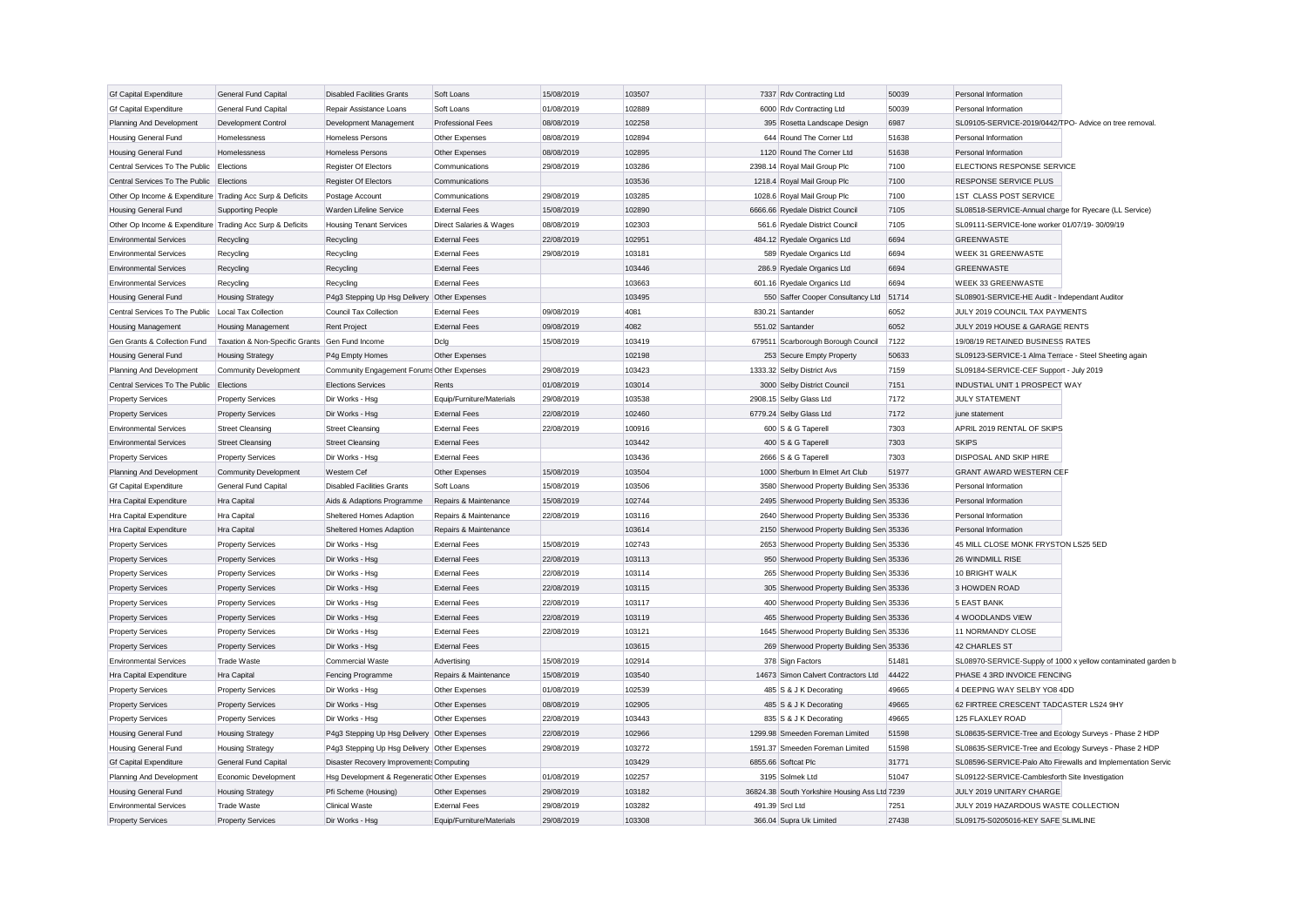| <b>Property Services</b>                                  | <b>Property Services</b>  | Dir Works - Hsg               | <b>External Fees</b>         |            | 103497 |               | 560 T A M Loughlin                           | 6779  | 15 river view barlby                                          |                                                               |
|-----------------------------------------------------------|---------------------------|-------------------------------|------------------------------|------------|--------|---------------|----------------------------------------------|-------|---------------------------------------------------------------|---------------------------------------------------------------|
| Housing General Fund                                      | <b>Housing Strategy</b>   | P4g3 Stepping Up Hsg Delivery | Other Expenses               | 08/08/2019 | 102985 |               | 7250 Thalweg Ltd                             | 51294 |                                                               | SL08771-SERVICE-Development Project Management Consultant     |
| Corporate And Democratic Core Democratic Rep & Mgmnt      |                           | Democratic Core               | <b>Training Expenses</b>     | 08/08/2019 | 103138 |               | 280 The Association Of Electoral Adr 22369   |       | SL08833-SERVICE-AEA Canvass Reform Seminar                    |                                                               |
| <b>Environmental Services</b>                             | Regulatory Servics - Eh   | Taxi & Hire Licences          | <b>External Fees</b>         | 08/08/2019 | 103304 |               | 275.25 The Institute Of Licensing            | 45956 | SL09169-SERVICE-Institute of Licensing - Course               |                                                               |
| Other Op Income & Expenditure Trading Acc Surp & Deficits |                           | <b>Human Resources</b>        | Subsistence & Conf Expenses  | 08/08/2019 | 103304 |               | 460 The Institute Of Licensing               | 45956 | SL09040-SERVICE-Taxi Conference                               |                                                               |
| <b>Environmental Services</b>                             | Recycling                 | Recycling                     | <b>External Fees</b>         | 01/08/2019 | 102741 |               | 3204.36 The Maltings Organic Treatment 35116 |       | W/E 21/07/19 GREENWASTE                                       |                                                               |
| <b>Environmental Services</b>                             | Recycling                 | Recycling                     | <b>External Fees</b>         | 08/08/2019 | 102995 |               | 2561.04 The Maltings Organic Treatment 35116 |       | GREEN WASTE 23/7 - 26/7                                       |                                                               |
| <b>Environmental Services</b>                             | Recycling                 | Recycling                     | <b>External Fees</b>         | 08/08/2019 | 103253 |               | 2182.32 The Maltings Organic Treatment 35116 |       | JULY 2019 GREENWASTE                                          |                                                               |
| <b>Environmental Services</b>                             | Recycling                 | Recycling                     | <b>External Fees</b>         | 22/08/2019 | 103537 |               | 2593.5 The Maltings Organic Treatment 35116  |       | GREENWASTE W/E 11/08/19                                       |                                                               |
| <b>Environmental Services</b>                             | Recycling                 | Recycling                     | <b>External Fees</b>         | 29/08/2019 | 103722 |               | 2582.7 The Maltings Organic Treatment 35116  |       | AUGUST 2019 GREENWASTE                                        |                                                               |
| Planning And Development                                  | Economic Development      | P4g3 Towns Regeneration       | <b>Professional Fees</b>     | 15/08/2019 | 102874 |               | 1157.6 The People & Places Partnershir 51401 |       |                                                               | SL09041-SERVICE-Town Centre Revitalisation work - Payment 2 ( |
| <b>Cultural And Related Services</b>                      | Tourism                   | P4g3 Tourism & Culture        | <b>Professional Fees</b>     | 29/08/2019 | 103844 |               | 1810.8 The Urban Glow Design & Herita 51970  |       |                                                               | SL09257-SERVICE-Provision of Heritage Statement for Lamp Post |
| Planning And Development                                  | Development Control       | Development Management        | Advertising                  | 22/08/2019 | 102916 |               | 353.88 Tmp (Uk) Ltd                          | 5101  | SL08912-SERVICE-Advert - Pontefract & Castleford Express 27.0 |                                                               |
| Planning And Development                                  | Development Control       | Development Management        | Advertising                  | 22/08/2019 | 102957 |               | 536.71 Tmp (Uk) Ltd                          | 5101  | SL09061-SERVICE-Advert - The Press 25/07/2019                 |                                                               |
| Planning And Development                                  | Development Control       | Development Management        | Advertising                  | 22/08/2019 | 102958 |               | 329.35 Tmp (Uk) Ltd                          | 5101  | SL09061-SERVICE-Advert - Pontefract & Castleford Express 25/0 |                                                               |
| Planning And Development                                  | Development Control       | Development Management        | Advertising                  | 22/08/2019 | 102959 |               | 385.55 Tmp (Uk) Ltd                          | 5101  | SL08818-SERVICE-Advert - The Wetherby News 13/06/2019         |                                                               |
| Planning And Development                                  | Development Control       | Development Management        | Advertising                  | 22/08/2019 | 102960 |               | 290.36 Tmp (Uk) Ltd                          | 5101  | SL08818-SERVICE-Advert - The Selby Times 13/06/2019           |                                                               |
| Planning And Development                                  | Development Control       | Development Management        | Advertising                  | 22/08/2019 | 103713 |               | 304.82 Tmp (Uk) Ltd                          | 5101  | SL08818-SERVICE-Advert - Pontefract & Castleford Express 13/0 |                                                               |
| Planning And Development                                  | Development Control       | Development Management        | Advertising                  |            | 103432 |               | 402.93 Tmp (Uk) Ltd                          | 5101  | SL09143-SERVICE-Advert - P&C Express 08/08/19                 |                                                               |
| Planning And Development                                  | Development Control       | Development Management        | Advertising                  |            | 103433 |               | 286.94 Tmp (Uk) Ltd                          | 5101  | SL09143-SERVICE-Advert - Wetherby News 08/08/19               |                                                               |
| Planning And Development                                  | Development Control       | Development Management        | Advertising                  |            | 103434 |               | 592.46 Tmp (Uk) Ltd                          | 5101  | SL09143-SERVICE-Advert - The Press 08/08/19                   |                                                               |
| Planning And Development                                  | Development Control       | Development Management        | Advertising                  |            | 103846 |               | 255.76 Tmp (Uk) Ltd                          | 5101  | SL09224-SERVICE-Advert - Pontefract Express - 22.08.19        |                                                               |
| Planning And Development                                  | Development Control       | Development Management        | Advertising                  |            | 103848 |               | 648.21 Tmp (Uk) Ltd                          | 5101  | SL09224-SERVICE-Advert - The Press - 22.08.19                 |                                                               |
| <b>Housing General Fund</b>                               | Homelessness              | Homeless Persons              | Other Expenses               | 29/08/2019 | 103841 |               | 576.87 Tmw Ltd                               | 48203 | Personal Information                                          |                                                               |
| <b>Cultural And Related Services</b>                      | Tourism                   | P4g3 Tourism & Culture        | Other Expenses               | 15/08/2019 | 102902 |               | 500 Tourism South East                       | 51190 |                                                               | SL09079-SERVICE-Economic Impact of Tourism Cambridge Model 20 |
| <b>Property Services</b>                                  | <b>Property Services</b>  | Dir Works - Hsg               | <b>Running Costs</b>         | 01/08/2019 | 102217 |               | 919.27 Uk Fuels Ltd                          | 7373  | <b>FUEL</b>                                                   |                                                               |
| <b>Property Services</b>                                  | <b>Property Services</b>  | Dir Works - Hsg               | <b>Running Costs</b>         | 08/08/2019 | 103147 |               | 737.62 Uk Fuels Ltd                          | 7373  | <b>FUEL SERVICE</b>                                           |                                                               |
| <b>Property Services</b>                                  | <b>Property Services</b>  | Dir Works - Hsg               | <b>Running Costs</b>         | 08/08/2019 | 103244 |               | 631.24 Uk Fuels Ltd                          | 7373  | <b>FUEL SERVICE</b>                                           |                                                               |
| <b>Property Services</b>                                  | <b>Property Services</b>  | Dir Works - Hsg               | <b>Running Costs</b>         | 15/08/2019 | 103508 |               | 879.62 Uk Fuels Ltd                          | 7373  | <b>FUEL</b>                                                   |                                                               |
| <b>Property Services</b>                                  | <b>Property Services</b>  | Dir Works - Hsg               | <b>Running Costs</b>         | 22/08/2019 | 103627 |               | 532.97 Uk Fuels Ltd                          | 7373  | <b>FUEL SERVICES</b>                                          |                                                               |
| Housing Management                                        | <b>Housing Management</b> | Ousegate Hostel               | Repairs & Maintenance        | 22/08/2019 | 102938 |               | 667.5 Universal Fire Protection              | 7386  | INSPECTION AND/OR SERVICE                                     |                                                               |
| Other Op Income & Expenditure Trading Acc Surp & Deficits |                           | Access Selby - Contact Centre | Repairs & Maintenance        | 22/08/2019 | 102939 |               | 439.5 Universal Fire Protection              | 7386  | <b>INSPECTION AND/OR SERVICE</b>                              |                                                               |
| Planning And Development                                  | Economic Development      | Prospect Centre Mr            | Repairs & Maintenance        | 22/08/2019 | 102940 |               | 305.5 Universal Fire Protection              | 7386  | <b>INSPECTION AND/OR SERVICE</b>                              |                                                               |
| Planning And Development                                  | Development Control       | Development Management        | <b>Professional Fees</b>     |            | 103719 |               | 3950 Valuation Office Agency                 | 7399  |                                                               | SL09247-SERVICE-PREAPP-2019-0084 West Farm Ulleskelf - DVS Re |
| <b>Property Services</b>                                  | <b>Property Services</b>  | Dir Works - Hsg               | <b>Running Costs</b>         | 08/08/2019 | 101768 |               | 340 Vision Unique Equipment Ltd              | 33331 | SL08852-SERVICE-two existing tracking units at a reduce cost  |                                                               |
| Other Op Income & Expenditure Trading Acc Surp & Deficits |                           | lct                           | Computing                    | 01/08/2019 | 102006 |               | 2086.03 Vodafone Limited                     | 6201  | SL09098-SERVICE-GCN Connection                                |                                                               |
| <b>Environmental Services</b>                             | Regulatory Servics - Eh   | Taxi & Hire Licences          | <b>Running Costs</b>         | 08/08/2019 | 103160 |               | 1105 Watsons                                 | 7429  | JULY 2019 TAXI TESTS                                          |                                                               |
| Other Op Income & Expenditure Trading Acc Surp & Deficits |                           | Leadership Team               | Printing/Stationery/Gen Exps | 22/08/2019 | 103659 |               | 2700 Webbenables Ltd                         | 51981 | SL09229-SERVICE-Development Sessions                          |                                                               |
| <b>Property Services</b>                                  | <b>Property Services</b>  | Dir Works - Hsg               | Equip/Furniture/Materials    | 29/08/2019 | 103294 |               | 473.67 Websters (Burn) Glass Ltd             | 7431  | OUSEGATE LODGE SELBY                                          |                                                               |
| <b>Property Services</b>                                  | <b>Property Services</b>  | Dir Works - Hsg               | <b>External Fees</b>         | 15/08/2019 | 103291 |               | 1260 Websters (Burn) Glass Ltd               | 7431  | 45A BYRAM PARK ROAD                                           |                                                               |
| <b>Property Services</b>                                  | <b>Property Services</b>  | Dir Works - Hsg               | <b>External Fees</b>         | 15/08/2019 | 103292 |               | 650 Websters (Burn) Glass Ltd                | 7431  | 73 STATION ROAD HAMBLETON                                     |                                                               |
| <b>Property Services</b>                                  | <b>Property Services</b>  | Dir Works - Hsg               | <b>External Fees</b>         | 15/08/2019 | 103293 |               | 1260 Websters (Burn) Glass Ltd               | 7431  | 45B BYRAM PARK ROAD                                           |                                                               |
| <b>Property Services</b>                                  | <b>Property Services</b>  | Dir Works - Hsa               | <b>External Fees</b>         | 15/08/2019 | 103297 |               | 268.24 Websters (Burn) Glass Ltd             | 7431  | 5 SAXTON LANE SAXTON                                          |                                                               |
| <b>Property Services</b>                                  | <b>Property Services</b>  | Dir Works - Hsg               | Equip/Furniture/Materials    | 08/08/2019 | 103221 |               | 383.15 Websters (Burn) Ltd                   | 7433  | JULY 2019 STATEMENT                                           |                                                               |
| Housing General Fund                                      | <b>Housing Strategy</b>   | P4g3 Olympia Park             | Other Expenses               | 01/08/2019 | 102964 |               | 1100.5 Weightmans Llp                        | 43757 | SL08770-SERVICE-Olympia Park Legal Advice - Project Support   |                                                               |
| Central Services To The Public                            | Local Tax Collection      | <b>Council Tax Collection</b> | Communications               | 01/08/2019 | 102710 |               | 300 Whistl                                   | 7335  | WEEK 29 CTAX POST COLLECTION                                  |                                                               |
| Other Op Income & Expenditure Trading Acc Surp & Deficits |                           | Postage Account               | Communications               | 01/08/2019 | 102949 | 517.54 Whistl |                                              | 7335  | POSTAGE                                                       |                                                               |
| Other Op Income & Expenditure Trading Acc Surp & Deficits |                           | Postage Account               | Communications               | 08/08/2019 | 102020 | 862.54 Whistl |                                              | 7335  | WEEK 26 2019 POST COLLECTION                                  |                                                               |
| Other Op Income & Expenditure Trading Acc Surp & Deficits |                           | Postage Account               | Communications               | 08/08/2019 | 103249 | 664.28 Whistl |                                              | 7335  | WEEK 31 2019 POST COLLECTION                                  |                                                               |
| Other Op Income & Expenditure Trading Acc Surp & Deficits |                           | Postage Account               | Communications               | 15/08/2019 | 103445 | 780.04 Whistl |                                              | 7335  | <b>POSTAGE</b>                                                |                                                               |
| Other Op Income & Expenditure Trading Acc Surp & Deficits |                           | Postage Account               | Communications               | 29/08/2019 | 103686 | 739.86 Whistl |                                              | 7335  | WEEK 33 2019 POST COLLECTION                                  |                                                               |
|                                                           |                           |                               |                              |            |        |               |                                              |       |                                                               |                                                               |